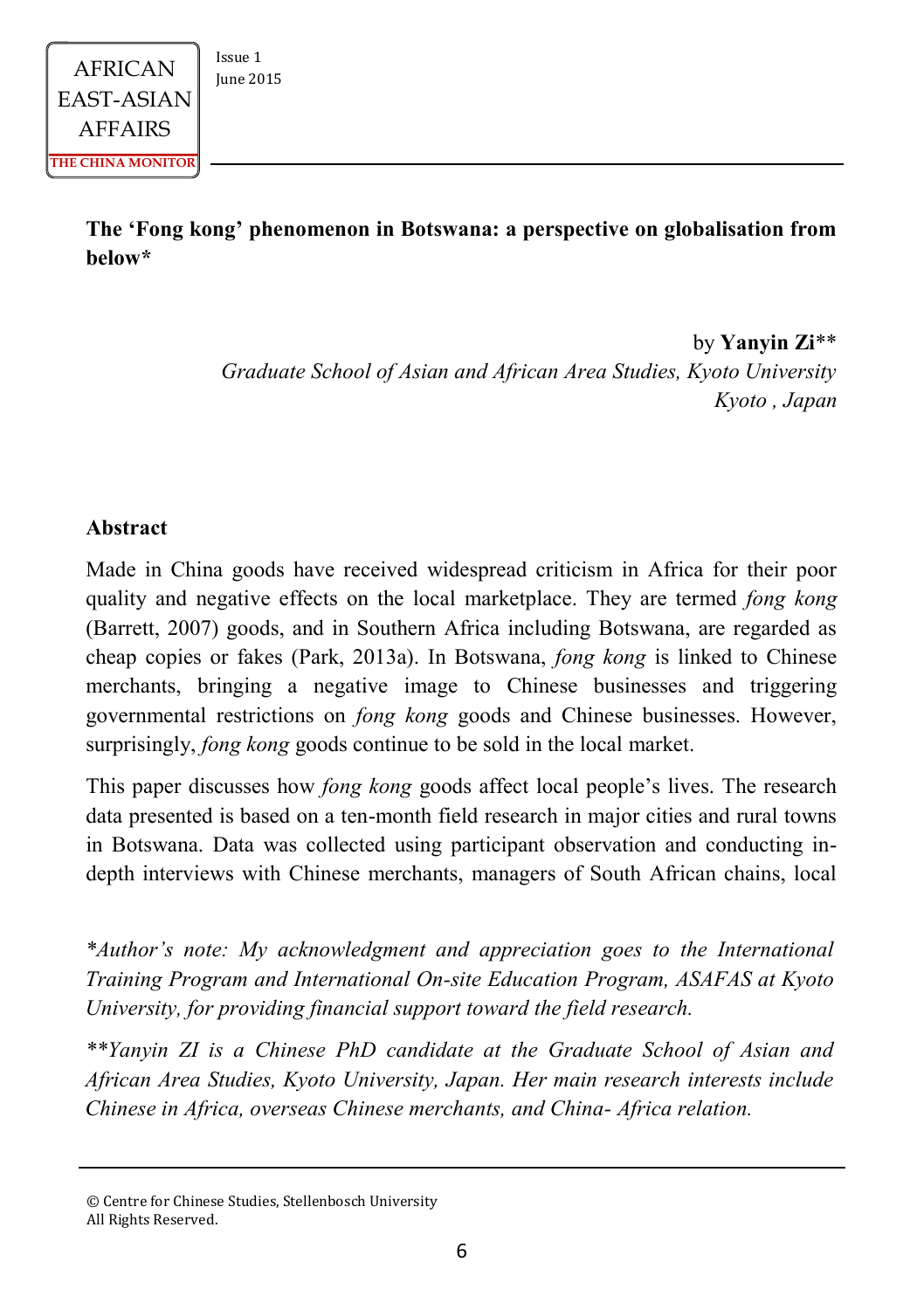customers and officials, and so on. After explaining details associated with the supply chain, this article describes local people's experiences of *fong kong* goods. The findings show that, despite the negative image attributed to *fong kong* goods, they have contributed to clothing the needy, initiated creativity and brought convenience to members of local society. Adopting low-end globalisation as theory, this article argues that despite wide criticism received and associated illegalities, *fong kong goods have helped poor and middle class individuals greatly to improve* their quality of life, thereby creating a more egalitarian society in Botswana.

### **Introduction**

"*Fong kong*" is a term referring to something that is very obviously fake, plastic, or inauthentic. In areas of Southern Africa, including Botswana, Made in China goods are called *fong kong* goods. This connotes poor quality, and implies the products being sold are cheap copies or fakes (Park, 2013). It is also important to clarify that a copy is an imitation or reproduction of an original work using the original brand name; this differs from a knockoff, which is a copy of a designer product sold under a different name (Mathews and Yang, 2012). In this article, the phrase "counterfeit goods" refers to both copies and knockoffs. Since the 1990s, soaring numbers of Chinese merchants have migrated on a global scale, in response to the influence of globalisation and changes to immigration policy in China and its increasing role in the production of consumer goods. Chinese shopkeepers are now found worldwide. Such entrepreneurial migration is reflected by the opening of wholesale centres in Africa to supply retailers; both Chinese and native (Ma Mung, 2008:648-649). In many African countries, Chinese merchants are involved in the trade of *fong kong*  goods. For the majority of the Africans cannot afford an authentic brand, *fong kong*  goods sold at an acceptable price and of good quality is an ideal choice. Despite this, local media, branded companies and local government officials have denigrated these products (Gaotlhobogwe, 2009a, 2009b, 2012; Anonymous, 2010).

Thus far, research about *fong kong* goods is scarce. Key research to date was produced by Park (2013a and 2013b), and discussed the issue in the context of

<sup>©</sup> Centre for Chinese Studies, Stellenbosch University All Rights Reserved.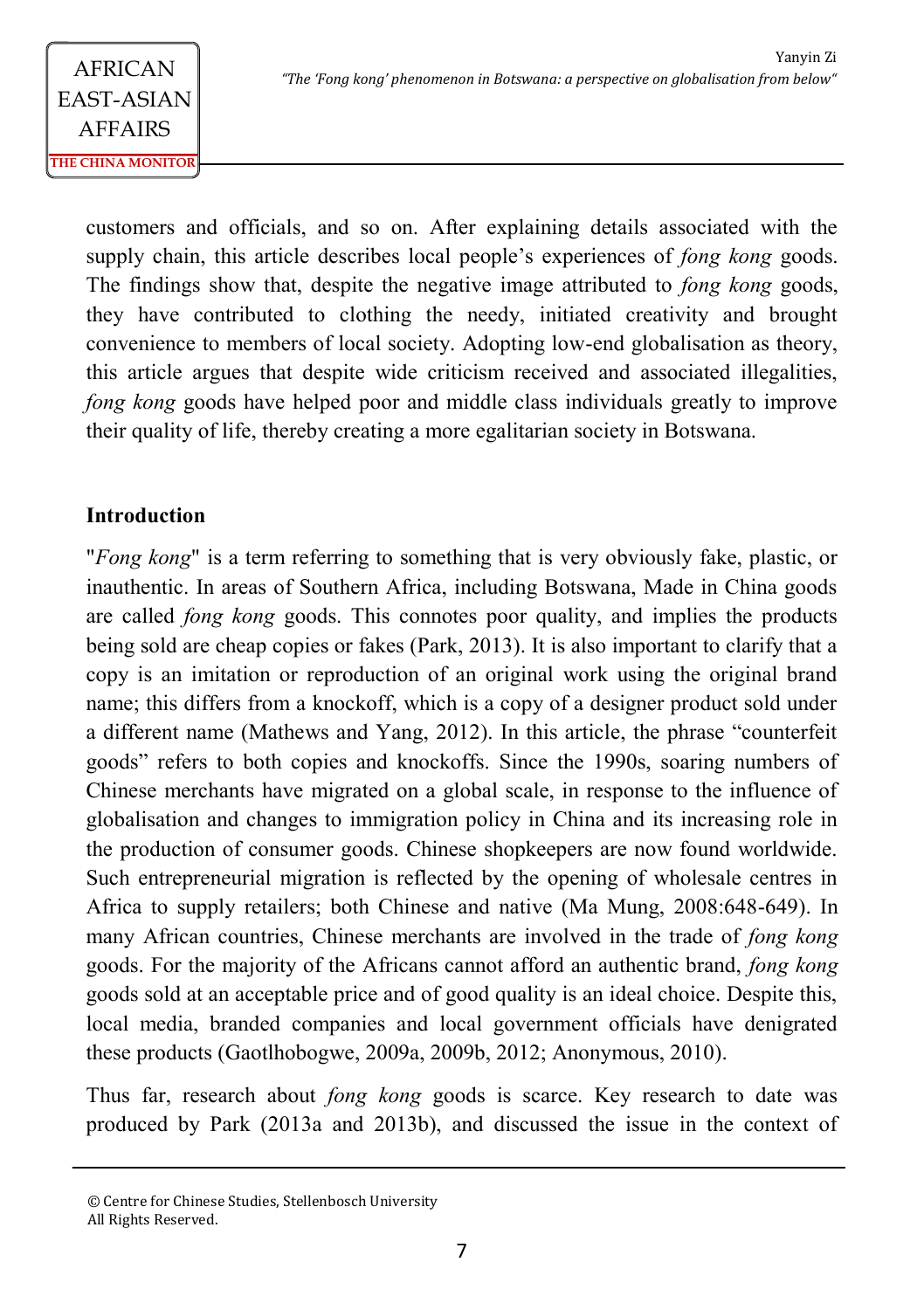African country's de-industrialisation processes. Most of the related research done in African countries portrays Chinese merchants as "dumping" cheap China-made products, and discusses their socio-economic influence on local society (Carling and Haugen 2004, 2005; Dobler 2009; Laribee 2008; Tanga 2009). Research focusing on Made in China goods mainly discusses manufacture and distribution systems, the process of counterfeiting in China, their negative influence on copyright brands and global society, and the importance of intellectual property rights (Chow, 2003; Lin, 2011; Swike and Thompson and Vasquez, 2008). Besides, due to the harm of counterfeit medicines (Wertheimer and Norris, 2009; Nayyar and Breman and Newton and Herrington, 2012) and counterfeit trading's relation with criminal activities (Hardouin and Weichhardt, 2006), researches suggest dissuading consumers to purchase counterfeits might focus on educating consumers about the adverse consequences of their purchases, in other words. criminal activity including drug trafficking, child labour, and terrorism is supported through the sale of counterfeits (Lee, 2008). However, this tendency to see only the negative influence of *fong kong* goods, neglects considerations of convenience and benefits to people living in developing countries. In most research to date, judgements have been based on the values of outsiders and the values of developed countries; therefore, the local perspective is lacking. Thus, a question arises concerning whether there is a distinct difference between the views of outsiders and those of involved merchants and local customers.

The aim of this paper is to identify the social influence of *fong kong* goods on Botswana's society through studying the local perspective. The rest of this paper is arranged into several sections, beginning with a general background to Botswana-China relations and 'fong kong' goods in Botswana. This is followed by research findings concerning local perspectives. Finally, by discussing 'fong kong' goods' social function in the context of Botswana's development and related legal and moral considerations the author attempts to challenge existing beliefs about fong kong goods.

Research data was gathered applying an anthropological method between September 2011 to November in 2014 (total 10 months) in retail China shops, China wholesale

<sup>©</sup> Centre for Chinese Studies, Stellenbosch University All Rights Reserved.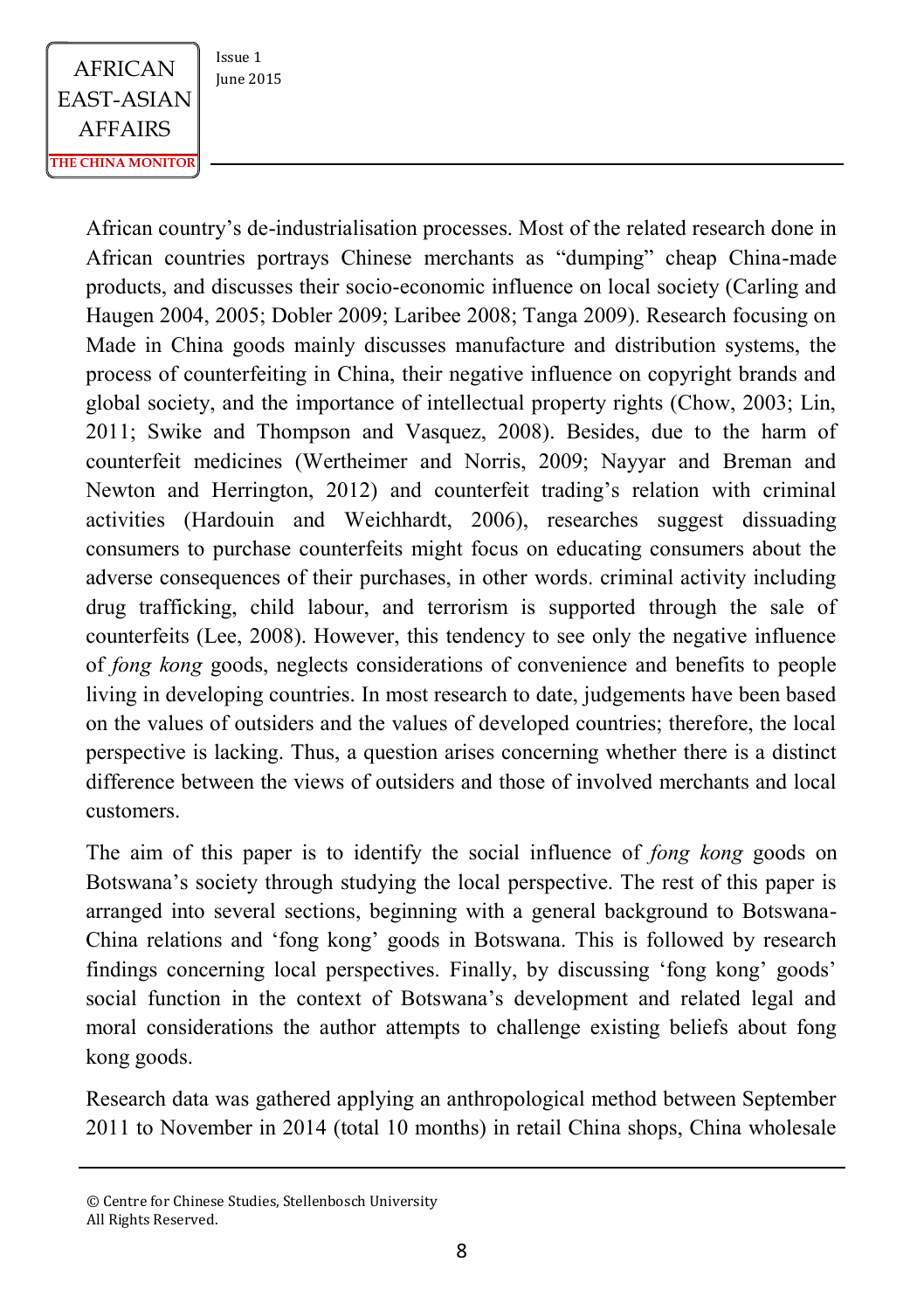markets and South African large retail chain shops (for example *PEP, Ackermans, Mr Price*) in Botswana. To achieve balance in the qualitative data set, the researcher visited the randomly selected China shops repeatedly. Mandarin Chinese was used when speaking with the Chinese merchants and English for speaking to local people. The primary sources of data were the informal and in-depth interviews with Chinese merchants, the managers of South African large chain shops and local customers, concerning their attitudes towards goods made in China. Participant observations were conducted in the China shops during visiting time, concentrating on interactions between Chinese merchants and local customers. Furthermore, a document survey was conducted to reveal the voice of local media and governmental activities.

## **Overview of Botswana and its trading relation with China**

Botswana is one of the most dynamic economies in Africa. However, according to the Botswana Economic Outlook<sup>1</sup>, current unemployment stands at 17.8 per cent, and 18.4 per cent of the population live below the poverty line. Mineral extraction and diamond mining are the principal economic activities, although tourism is a growing sector because of the country's conservation practices and extensive nature reserves. The Mbendi information service (2014) states that the manufacturing sector in Botswana is relatively small, accounting for only an estimated 5 per cent of its Gross Domestic Product (GDP); this is due to the small domestic market, and the fact that South Africa supplies most of the country's needs. Aside from meat processing, Botswana has had no notable manufacturing activity at its independence in 1966.

According to Best (1970), for a considerable period, people originating from Europe and India occupied crucial roles within Botswana's economy, while the Batswana were relative newcomers to the trading community. Because of Botswana's inexperience and undercapitalisation, the country was highly dependent upon European and Indian wholesalers and transporters (1970:610). Even now, Botswana remains influenced by many South African investments, including supermarket chain stores such as *Shoprite, Pick n Pay,* and *Spar*, and clothing and apparel chain stores,

<sup>©</sup> Centre for Chinese Studies, Stellenbosch University All Rights Reserved.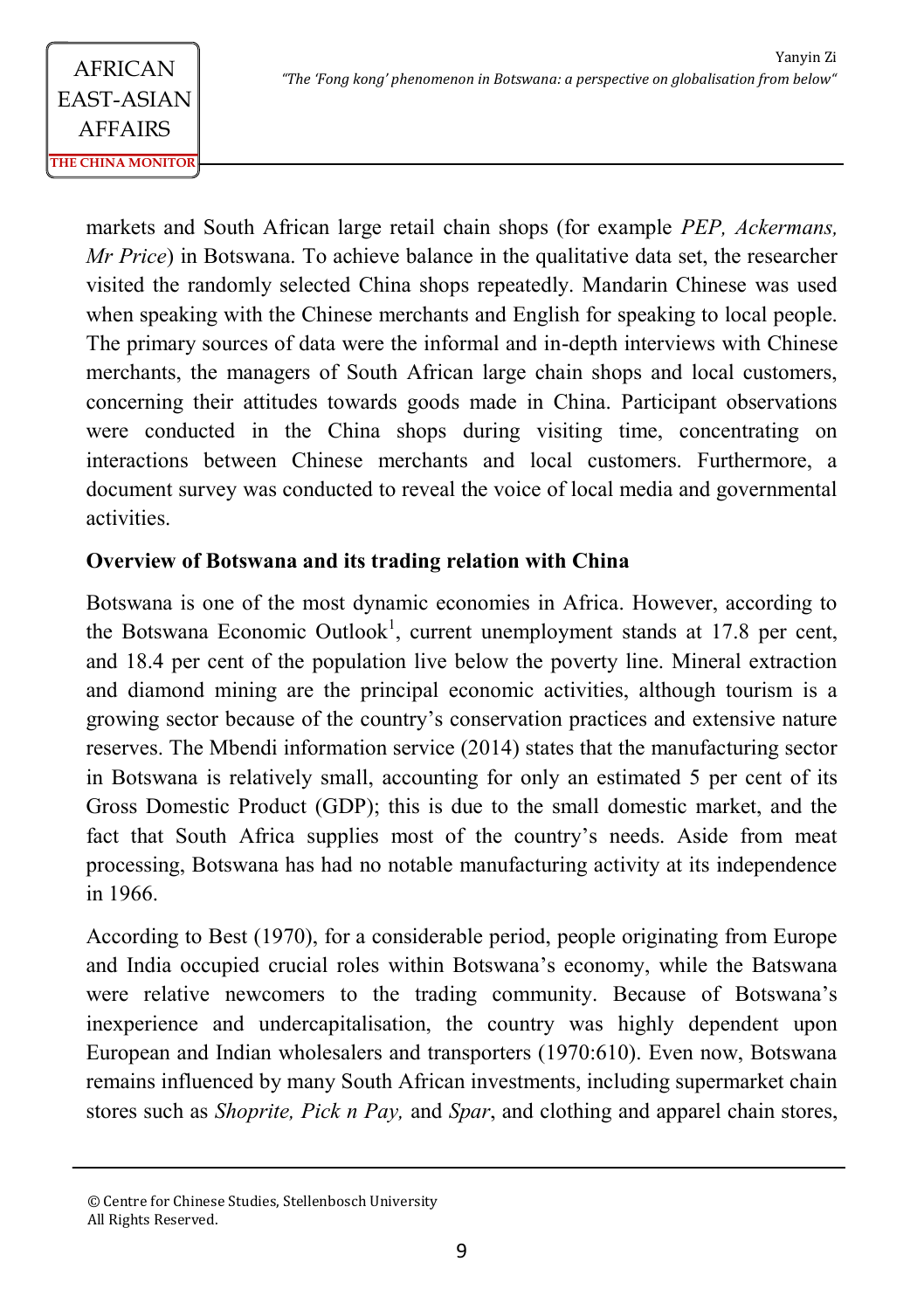examples of which are *PEP, Ackermans, Mr Price, Bata,* and *Fashion*. These chain stores can be found distributed throughout the cities' shopping malls, and, in some cases, even in medium sized towns. Therefore, despite Botswana having attained full independence from Britain some time ago, the influence of South Africa originating from colonial times remains.

Botswana established diplomatic relations with China in 1975. Since then, intergovernmental co-operation in the fields of the economy and technology has been a driving force in their relationship. China has provided a level of financial assistance to support the construction of its national infrastructure, offering grants and preferential loans (Embassy of China, 2008; Liu, 2010). In parallel, over the past decade, Chinese merchants have migrated on a global scale, distributing made-in-China goods (Ma Mung, 2008:648). Currently, it is estimated that there are approximately  $1,000$  China shops<sup>2</sup> distributed across the cities and rural towns. The spread of these shops to villages throughout the country has brought a great deal of convenience to consumers, particularly those living in remote areas; and Chinese products have also curbed price rises, especially in response to pressure caused by mounting inflation of the local currency (Bolaane, 2007:164).

### **The nature and supply chain of** *fong kong* **goods**

According to field research, China shops in Botswana supply almost every daily need; from small things like needles, stationery, to cell phones, clothes, and TV sets. The majority are stocked by Chinese merchants from wholesaler markets in China, like Yiwu and Jinjiang. Some Chinese people obtain clothes and shoes from the wholesale markets in South Africa, since the clothes made there are better suited to their customers, in terms of size and colour<sup>3</sup>. From the Chinese wholesale market-*Oriental Plaza* in Botswana<sup>4</sup>, merchandise is distributed to cities and towns across the country, through retail trading activities conducted by both Chinese and local retailers. The majority of local merchants and street hawkers prefer to buy clothes and shoes from Chinese wholesalers; however, a handful of them travel to South Africa and China to purchase unique goods in order to avoid direct competition with the Chinese merchants.

<sup>©</sup> Centre for Chinese Studies, Stellenbosch University All Rights Reserved.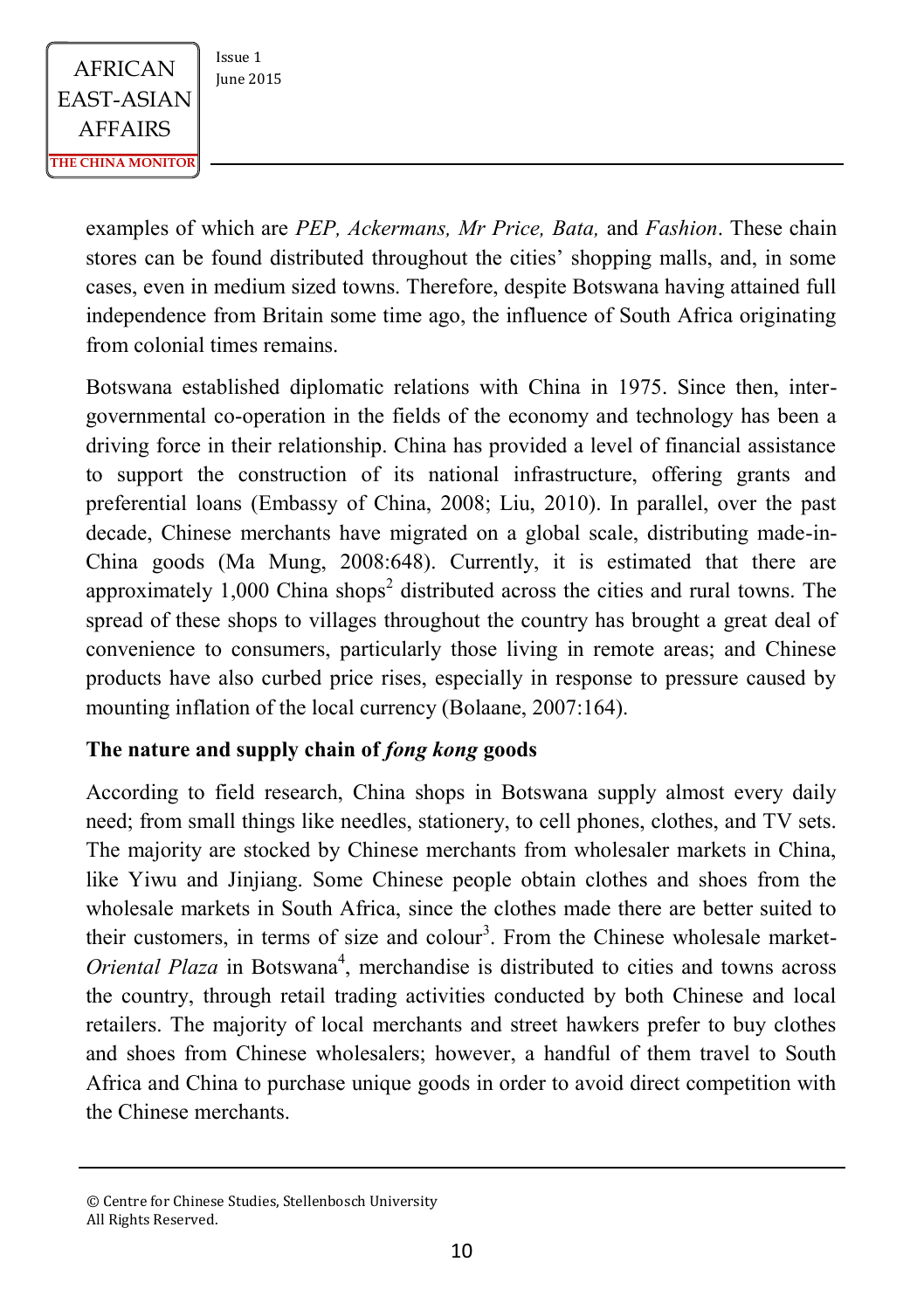The distinguishable *fong kong* goods sold in the China shop are goods like knockoffs and copies of brand named goods, and poor quality goods that are particularly notorious. The counterfeits found in China shops are usually of a high quality and have a contemporary design (this is particularly true of clothes and shoes), and so they attract many local customers. When regulations concerning counterfeits are at their strictest, few knockoffs and copies are available in China shops. This results in local street hawkers travelling to neighbouring South Africa to buy knockoff sports shoes from Indian and Pakistani traders instead of resourcing from China shops. Usually the same knockoff product is sold by street hawkers at a price two or three times higher than that offered by Chinese retailers. However, many local customers think the sneakers sold in China shops are fake but those sold in street are authentic although they are both fake. Nowadays, very poor quality textiles (expected to only last a few weeks) are gradually disappearing from sale in China shops, particularly in the big cities, because the locals have higher salaries and can choose to buy better products. As Mathews and Vega (2012:12) state, poor quality China-made goods are imported to Africa largely because the Chinese merchants in Africa focus on price as the primary determinant when purchasing. People tend to judge overall quality of China-made goods as a whole, while in fact China produces goods in different qualities.

Since the majority of *fong kong* goods are manufactured in China, the counterfeit manufacturing environment there, must be understood when considering the supply chain of *fong kong* goods. Lin (2011) maintains that the country's counterfeiting culture was fuelled by waves of Post-Fordism<sup>5</sup>, and other trends in the global economy, such as consumerism, the culture of Chinese migrant workers, and the entrepreneurial spirit that arose in countless small apartments in various cities around China. However, much of the counterfeiting can be attributed to China's emergence as a world economic power. To date, counterfeit manufacturing in China has been the target of considerable criticism and pressure globally, especially from developed countries (Swike *et al*, 2008; Chow, 2003). However, counterfeit manufacturing has survived and even thrived in China over the years for a number of reasons. "Local protectionism" is considered one of its root causes; some government officials in

<sup>©</sup> Centre for Chinese Studies, Stellenbosch University All Rights Reserved.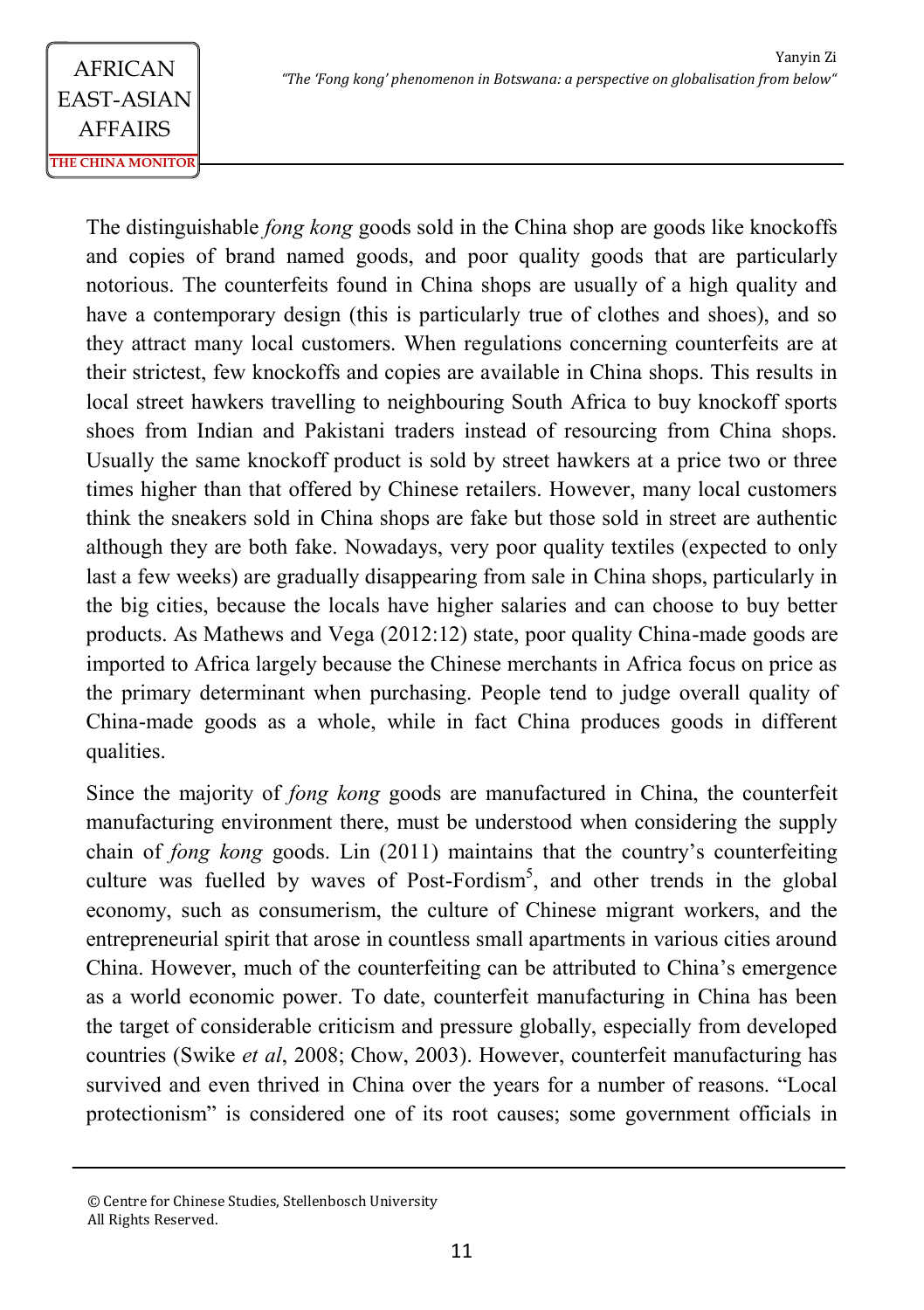China see counterfeiting as an opportunity to innovate, or view it as a product of democracy and popular culture, and thus support it (Lin, 2011:23). Furthermore, campaigns against counterfeiting usually deliver short-term results with raids carried out against individual counterfeiters and distributors to seize counterfeit products, ignoring the manufacturers (Chow, 2003).

Thus, Chinese merchants initiated the business of *fong kong* goods in Botswana, and they have become partners with Botswana local traders in the supply chain of *fong kong* goods over the years. In the current climate, *fong kong* goods will neither disappear from the manufacturing in China nor from Botswana market. However, we assume this mechanism is not simply driven by the pushing power of Chinese goods, but also the pulling power exerted by African consumers.

### **Theory of globalisation from below**

"Globalisation from below", also called "low-end globalisation", can be defined as the transnational flow of people and goods involving relatively small amounts of capital, and informal, often semi-legal or illegal transactions. It is often associated with "the developing world", but is, in fact, apparent across the globe (Mathews and Vega, 2012:1). The "below" can be understood, as Mendieta (2001:23) states as: "the below of the poor and destitute, the below of those who are not seen, and do not register in the radar of social theory". Mathews and Vega (2012:2) argue that globalisation from below solves problems that globalisation from above cannot, because of inaccessibility. It provides cheap merchandise, and offers employment to millions of people who would not find it elsewhere. The links between globalisation from below and globalisation from above emerge clearly, when we look at the key players. Whether a trader or a banker, those involved share the same desire to become affluent; albeit with different limitations and access to capital.

Mendieta (2001) and Benton-Short and Price and Friedman (2001), in their research concerning immigrant cities, tried to look at the world from below, from the perspective of those who seemed to be more detrimentally than beneficially affected by the processes that comprise globalisation. Benton-Short et al (2005), argue that immigration is a powerful example of "globalisation from below"; adopting the view

<sup>©</sup> Centre for Chinese Studies, Stellenbosch University All Rights Reserved.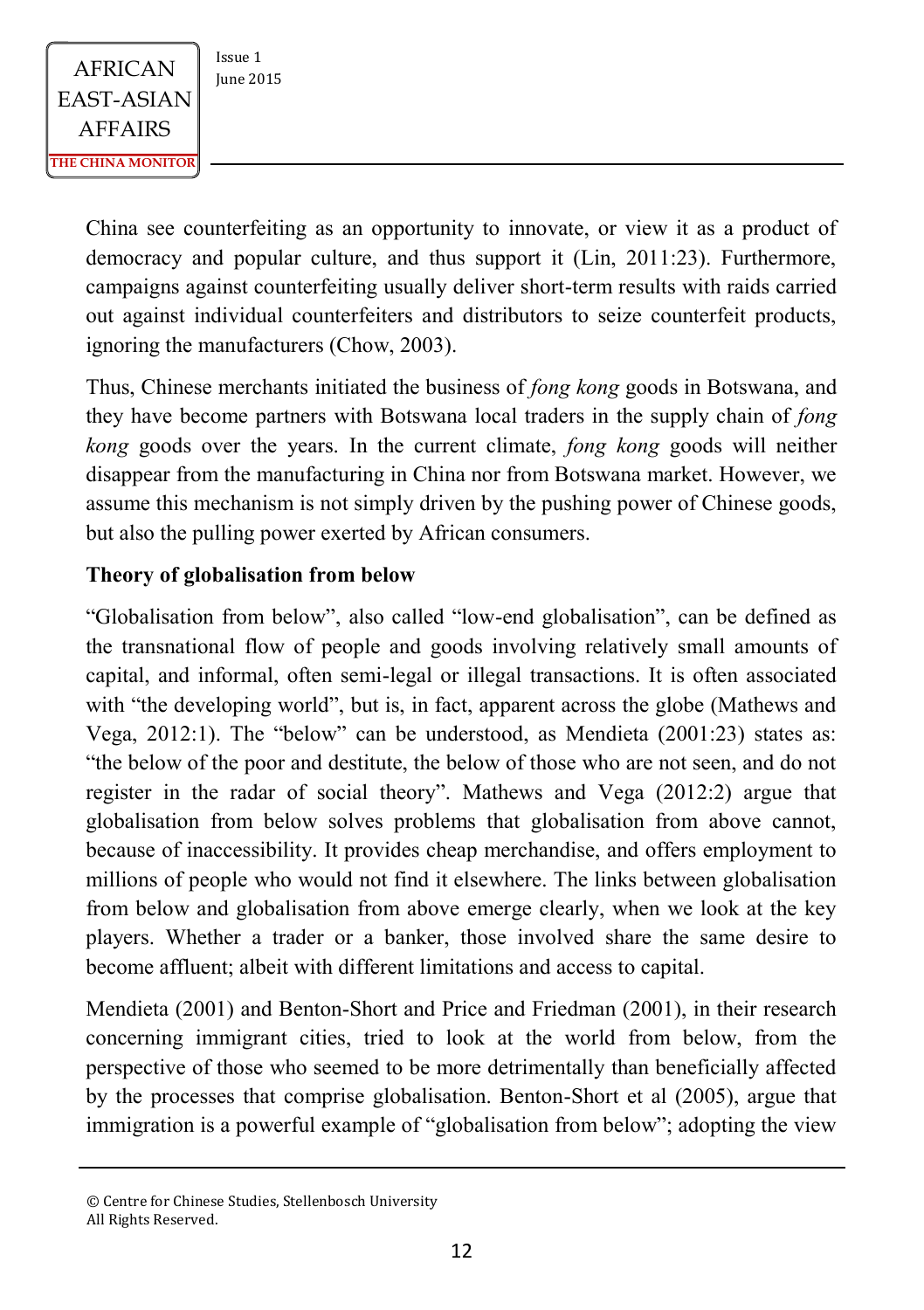that globalisation from below forges a link between immigration and cities. Similarly, this article attempts to use globalisation from below as a theory to link Chinese merchants and Botswana traders with *fong kong* goods. This paper aims to clarify the "*fong kong*" phenomenon in Botswana society, by collating the voices of Chinese merchants and local people which represent the perspectives of "globalisation from below".

## **Findings**

Despite its middle-income status, Botswana continues to grapple with significant social challenges including unequal distribution of wealth and unemployment (Kariuki and Abraha and Obuseng, 2014:2). Chinese goods are priced to meet the needs of the local population in spite of their limited quality. Therefore, the lowincome group in society rely most on low-quality goods. By contrast, the middle classes usually purchase counterfeit clothes and pirate DVDs to fulfil desires that their economic situation would not permit otherwise. Rich people despise lowquality goods and counterfeits; however, they also visit Chinese merchants for Made in China goods that cannot be obtained elsewhere. Thus, China shops serve different needs for members of society according to their economic backgrounds. This section is divided into sub-sections according to the different social needs served by *fong kong* goods: low-quality cheap goods, counterfeit goods, and novelties goods.

## **Low-quality cheap goods**

In the 1990s, on the arrival of pioneering Chinese merchants in Botswana, Chinese exports to Africa were typically low in price, and low in quality, in order to match local buying power. As a pioneering Chinese merchant said:

*"Most local people went barefoot in those days. A pair of shoes could cost 300 Pula (1 Pula=US\$ US 0.5 in those days) in white people's and Indian's shops, and local people's salary was around 200 Pula per month. The quality of Chinese goods was lower, because most were leftovers from factory, but at least local people could buy a pair of shoes for 10 or 20 Pula, even if they only lasted one month. Poor people would never spend 300 Pula on a pair of shoes, no matter how good the* 

<sup>©</sup> Centre for Chinese Studies, Stellenbosch University All Rights Reserved.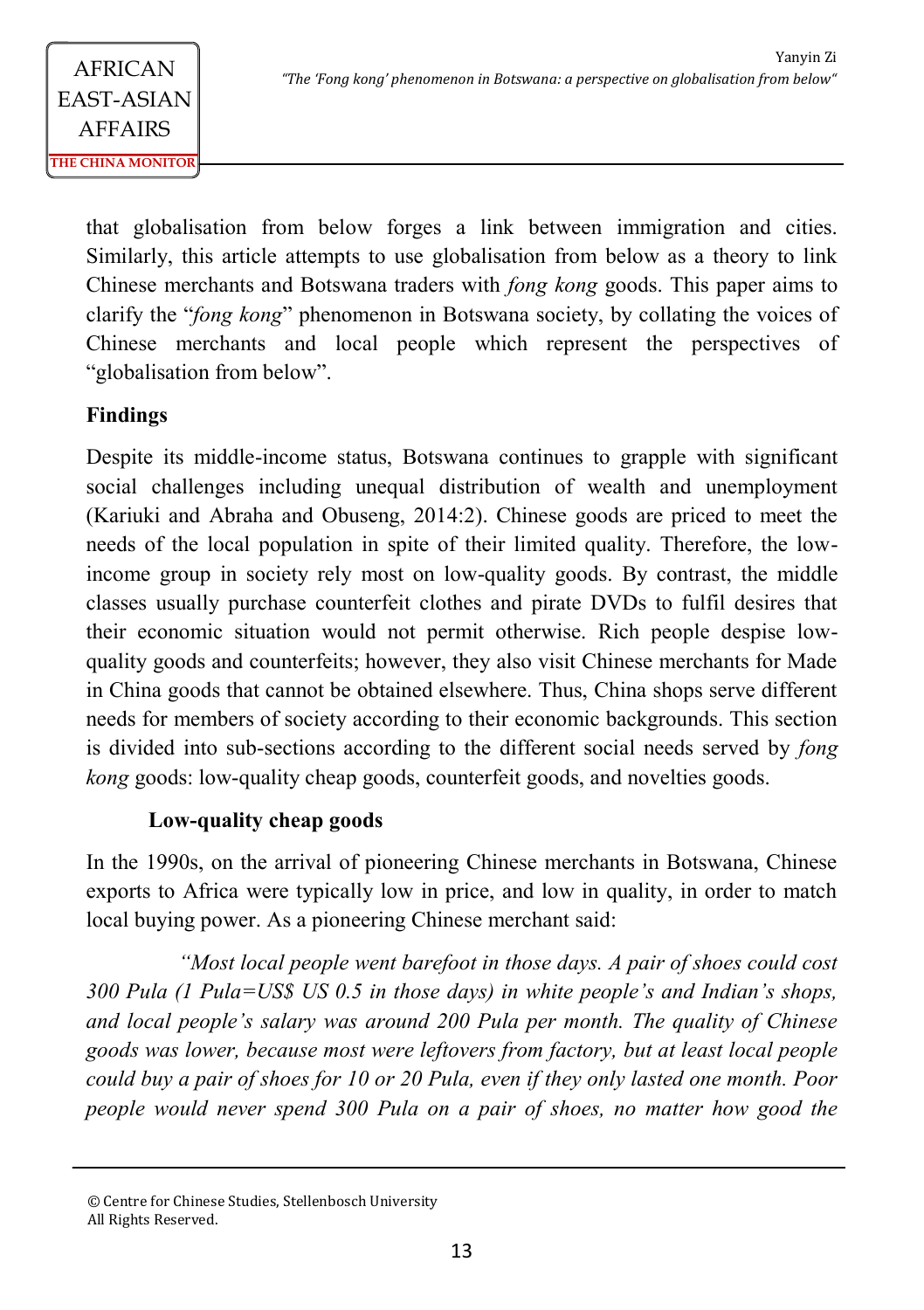*quality".* (CEco158, 2014)

Therefore, although the quality of the textiles was poor, they effectively clothed local people, especially the needy on limited income. However, with respect to lowquality electronics the scenario is more complicated. During one interview, a Chinese merchant described replacing a TV set for a local customer who had bought it the previous day:

*"The TV worked well when we tested it here yesterday, but today it doesn't work….Most of the TV sets sold in China shops are second hand inside, with new cases outside. Otherwise, how could it be so cheap! It is sold at 600 Pula (US\$ 62). Nobody uses this kind of TV set in China any more. I assume some small factory managed to gather the old equipment together to generate business*". (CTco23, 2014)

Most Chinese merchants do not want to deal with electronics because the profit is low, and no warrantee of quality is offered by the factories in China. However, in response to the need in Botswana, the merchants do sell them despite the low profit and high risk. "Local people cannot afford a TV set that cost several thousand", commented a Chinese respondent.

Chinese merchants argue that they sell low-quality goods to match the buying power of the majority. However, this preference is the reason for the poor reputation of Made in China goods in Africa (Mathews and Vega, 2012:12). "Since Botswana is greatly influenced by Western media, local people believe that goods from western are good quality but from China are bad", said a professor at Botswana University. In response to recent changes in China shops, opinions concerning quality and price in China shops have split:

*"Now when local customers come to buy a cell phone or a TV, they want to open the back of the case to check them! What do they want to see? Even if we sold high quality goods at our shops local people would not trust us. However, if the same goods are sold in a white person's shop, they would pay a lot of money to buy them and believe they are high quality".* (Chinese merchant, CTco34, 2013)

<sup>©</sup> Centre for Chinese Studies, Stellenbosch University All Rights Reserved.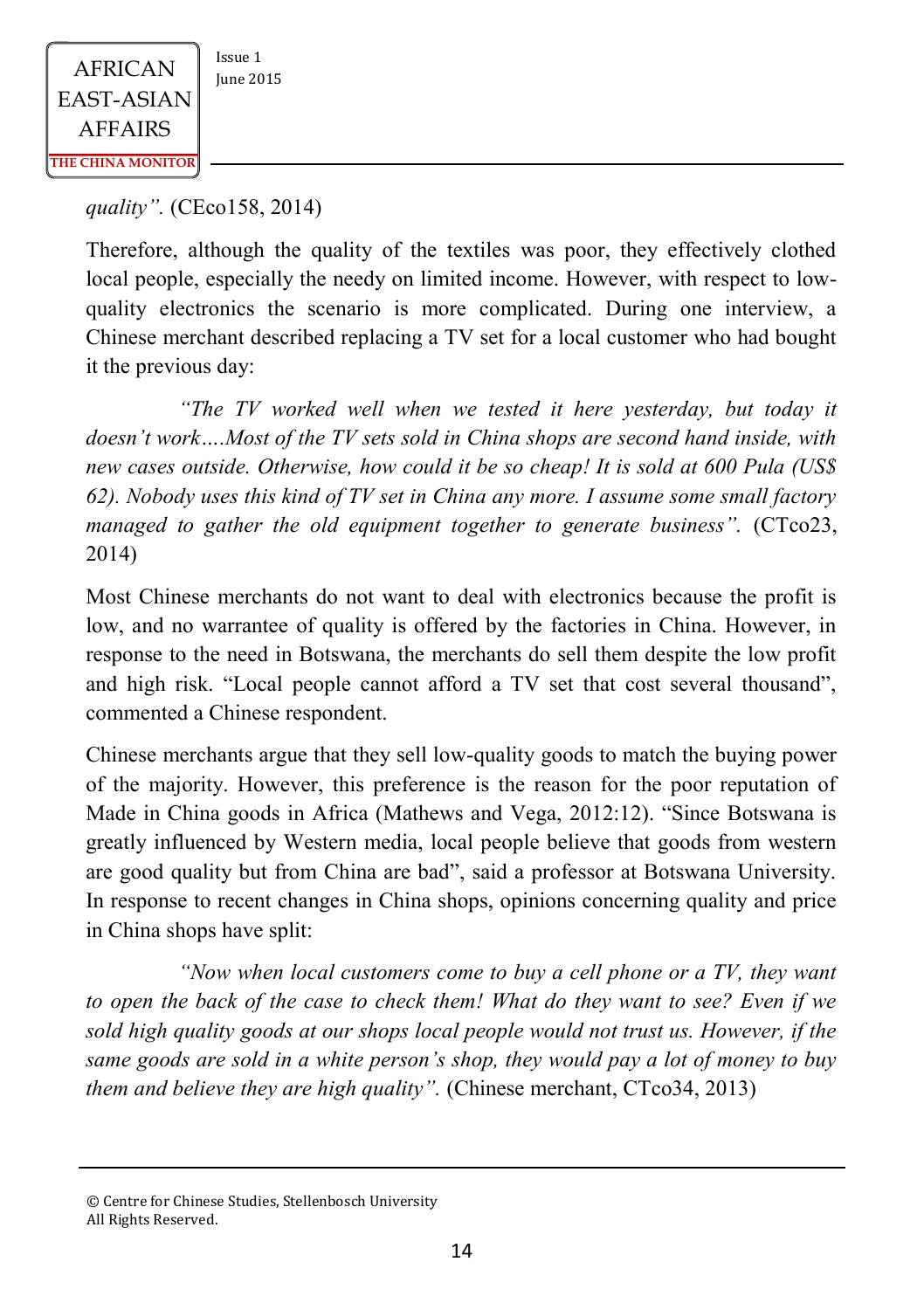*"We are so thankful for the China shops. Because of them we have a TV to watch, and clothes to wear. Although some people say that Chinese clothes are smelly, not all of them are bad quality.… I think they are kind people and they sell goods of good quality as well".* (Local customer, Pb178, 2012)

*"The goods here are almost the same quality as in the China shop, but the China shops sell them cheaper. However, China shops do not display goods properly. Some goods in China shops are good quality if you know how to choose".*  (Manager of South African chain shop, FTbm102, 2014)

To keep pace with the development of Botswana's society, the majority of goods have improved in quality in tandem with price rises in China shops. However, the image of China shops remains the same: cheap, low quality, and disorganised. Besides, the failure of several Chinese construction projects also contributed to destroying the reputation of the whole Chinese community. This annoys some Chinese merchants, and their anger has a racial component: *"*They call our goods *fong kong* because we are Chinese. The goods sold in South African chain shops are also made in China! The Chinese construction company did implicate us in blaming". The infamy of China shops not only limits their business, but also opens up a loophole for local consumers, who claim for replacement goods stating the goods were of poor quality, even if they were at fault:

*"One customer brought a satellite dish but did not know how to set it up. Then he brought the dish back to us and sworn: "Chinese bad quality." Then one of our local assistants set it up for him. I was angry and did not want to sell to him, but he insisted that he wanted it. Where else could he find a dish at such a low price?"* (CTco22, 2014)

Thus, while low-quality goods have brought business to Chinese merchants, they have also contributed to improving the quality of life of low-income people in local societies. However, the increased presence of Chinese construction workers and shop -owners after 2000 created tensions in community relations, which attracted negative media coverage (Youngman, 2013:6). Local people are aware of the limited quality of the low-quality goods, however, some of them are quite rely on them due to their low buying power.

<sup>©</sup> Centre for Chinese Studies, Stellenbosch University All Rights Reserved.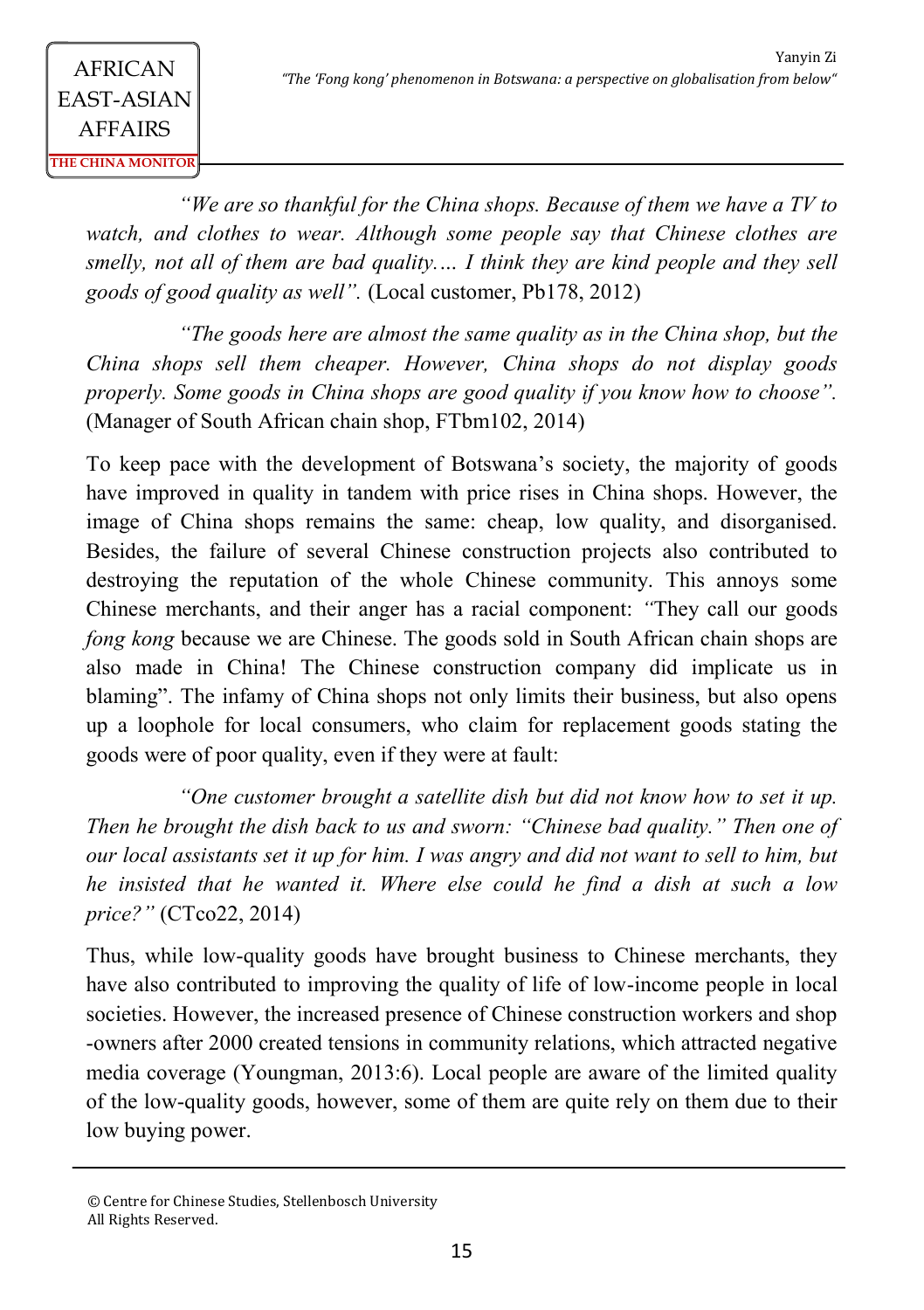#### **Counterfeit goods**

Along with the arrival of China-made goods, competition among Chinese merchants grew fiercer, as China shops boomed. Meanwhile, local merchants and street vendors also benefited from the rich resources brought by Chinese merchants. Since "Chinese markets'' were founded in Botswana, many local traders and traders from neighbouring countries have been sourcing Chinese merchandise from China shops and Chinese wholesale markets, such as *Oriental Plaza,* before distributing them in rural towns and neighbouring countries. According to one Chinese retailer:

*"Local street hawkers obtain great profits from selling counterfeits. One of them used to buy 20 to 30 pairs of fake brand shoes at my shop every time. I gave him 50 Pula (US\$ 5.2) for one pair, and he sold them at more than 300 Pula (US\$ 31). He nagged me for discount every time. It took him only three years to build a big house".* (CTcof93, 2014)

A street vendor selling fake brand shoes reveals, "I used to get these shoes from China shops, but they cannot sell them now. So I go to South Africa every month to restock". Therefore, many counterfeits are distributed by local street hawkers who benefit greatly from conducting trading activities below the radar of local government; this is a typical characteristic of globalisation from below. Even when Chinese merchants are forbidden to sell counterfeits, the supply chain continues. Local street hawkers also sell other Chinese goods; however, their profits are much smaller than when selling counterfeits. Furthermore, in recent years many African traders have travelled to China as "suitcase traders", representing globalisation from below (Mathews, 2012). According to the interviews, a small number of Botswana traders travel to China and other Asian countries several times each year to restock unique designed clothes, in order to avoid competition with China shops and South Africa chain shops. Therefore, generally, street hawkers in Botswana are the main distributors of counterfeits nowadays, and they benefit from this business.

Although many anti-counterfeiting campaigns are conducted at governmental level, their policies towards counterfeits show some favouritism according to Chinese merchants, for the following reasons. First, the tightening of regulations has

<sup>©</sup> Centre for Chinese Studies, Stellenbosch University All Rights Reserved.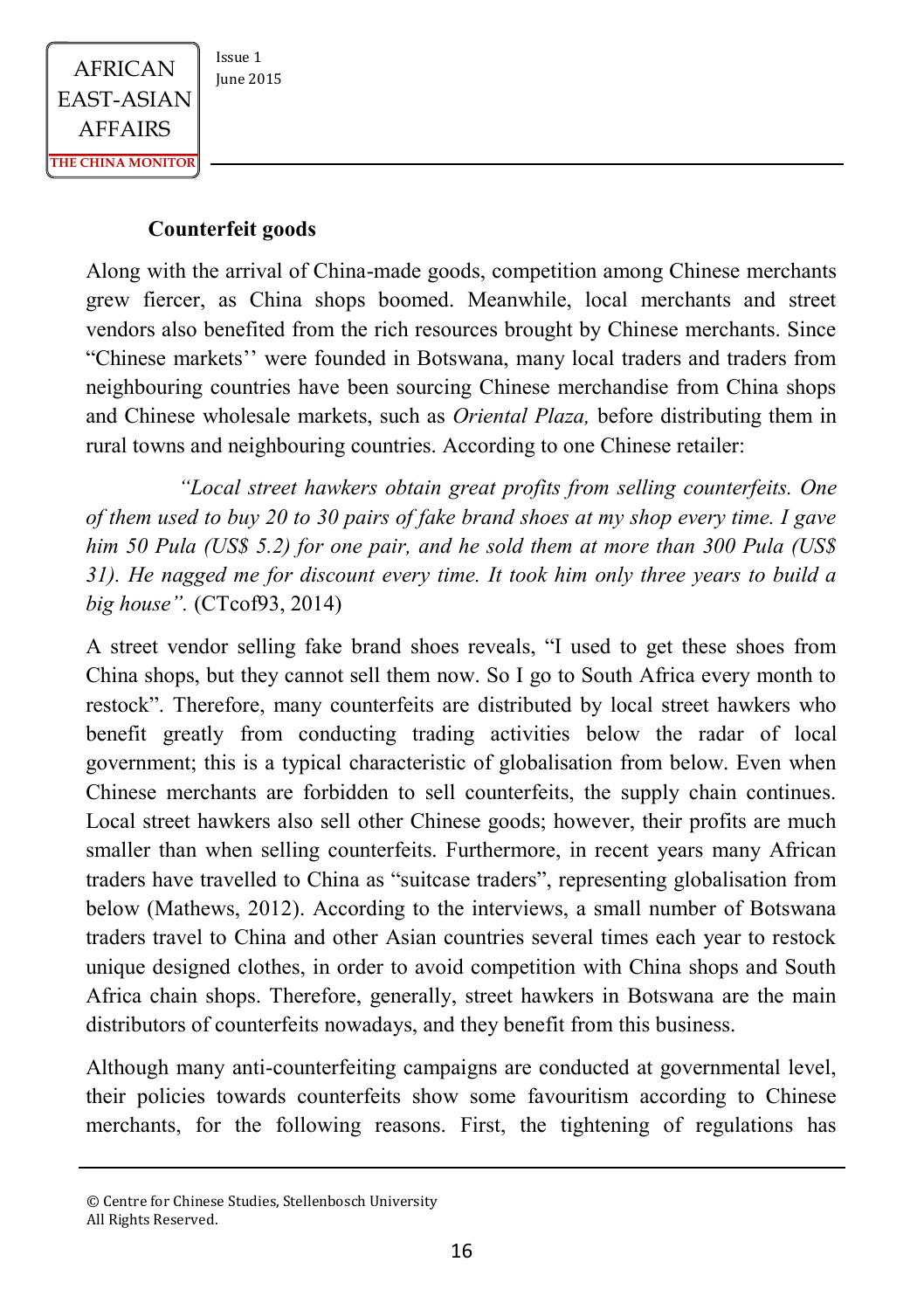increasingly targeted Chinese merchants since 2008, and local officials have concentrated on sales of counterfeits in China shops (Gaotlhobogwe, 2009b, 2010). However, the government has not pursued local traders or street hawkers for their involvement with counterfeits. Second, local government is trying to empower locals to initiate business and manufacturing, instead of relying on imports (Ministry of Trade and Industry, 2011), through Economic Diversification Drive (EDD) and Citizen Entrepreneurial Development Agency (CEDA), which provides a holistic approach to the development and promotion of viable sustainable citizen-owned enterprises. When analysing governmental policies, many Chinese merchants argue that local government is playing a game of "local protectionism" with the intention of driving Chinese businesses away.

Regardless of tightened regulations, counterfeit goods continue to play a crucial role in Botswana's society. In recent years, given the increasing influence of television, considerable numbers of local people developed a taste for elite culture, aspiring towards a higher social status. In response to the fashion influences of neighbouring South Africa, branded textiles are available in almost every shopping mall, stimulating consumers' desire to buy. However many local people are unable to discriminate between counterfeit and genuine merchandise; the majority identify the quality of goods by looking at their prices. In fact, many locals do not care whether they are wearing a genuine brand or a fake one, as long as the quality is fine and the brand confers the social status they desire. Counterfeit goods are mass-produced to supply lower class consumers; the knowledge of luxury goods increases the referential value of both the counterfeit goods and the brand names (Lin 2011).

Counterfeits, despite the criticism, are products that answer lower-income and medium-income customers' needs and desires. It seems likely that the government approach balances their activities by being strict about some goods, while ignoring the majority; this is especially true since the global economic crisis in 2008. To date, the government's "Clean Sweep" activities have concentrated on counterfeits, with their actions directed by "outsiders", such as brand makers from the US and South Africa (Motllogelwa, 2007). A Chinese shop owner stated: "These days people from South African clothes factories are accompanying Botswana's officers to check

<sup>©</sup> Centre for Chinese Studies, Stellenbosch University All Rights Reserved.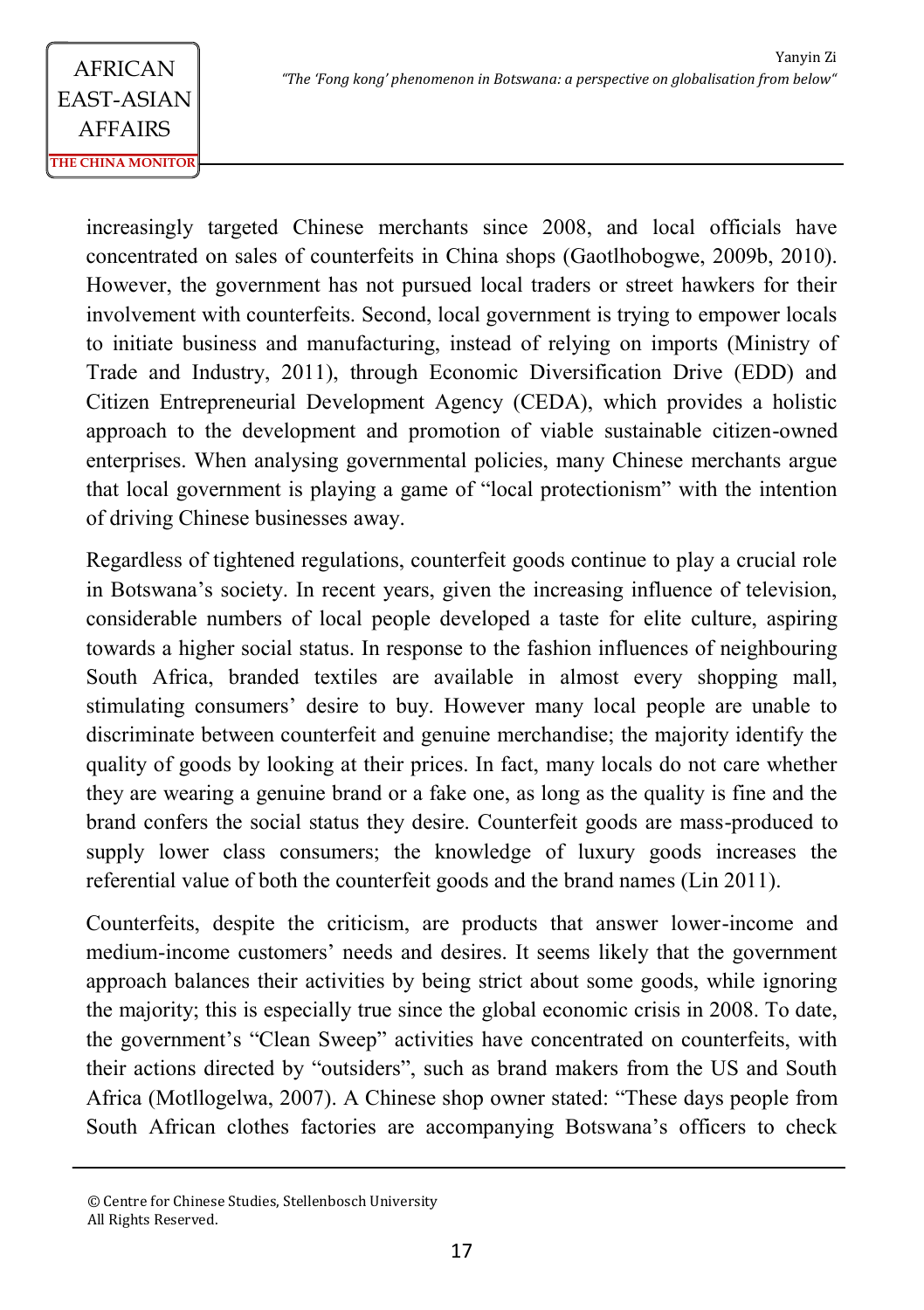China shops. Once counterfeit brand clothes are found, owners will be fined and the goods confiscated". Since most counterfeit clothes and pirate DVDs are copies of US and South African brands, it is unsurprising that these two governments are devoting considerable energy and attention to the problem. Although Botswana government's public attitude towards counterfeit merchandise is clear, its activities are in some extent directed by external forces.

### **Novelties goods**

The variety of *fong kong* goods has increased quietly over time. Local government shows limited interest beyond counterfeit textiles and pirate DVDs; most likely because they are comparably easy to distinguish from genuine items. In response to the growing needs of local society, Chinese merchants have introduced novelties goods to the market, challenging the existing image of *fong kong* goods, since most of these novelties goods are of good quality. They are called *fong kong* only because they are sold in China shops.

Chinese merchants themselves also call China shops "baihuo dian (shops with assorted goods)" in Botswana and other African countries (Haugen and Carling, 2005). Some China shops sell as many as 1,000 product lines. When there is a requirement for a special item, local people ask the Chinese merchants for help. In some suit shops, customers can even order bespoke suits from China through the Chinese merchants. The demand for goods in Botswana has risen, and therefore the huge and varied market in China has become increasingly attractive to locals. In addition, Chinese merchants' willingness to help their local customers also contributes to the fascination of China shops.

Regardless of the various restrictions imposed on *fong kong* goods, novelties *fong kong* goods have survived and gathered popularity among local customers. In 2009, when the government tried to drive out China shops, some local people raised their voices in protest, arguing that China shops were a benefit to ordinary people:

*"China shops cater for the masses.…Batswana women are able to watch their favourite South African soapie 'Generations', thanks to the Chinese who* 

© Centre for Chinese Studies, Stellenbosch University All Rights Reserved.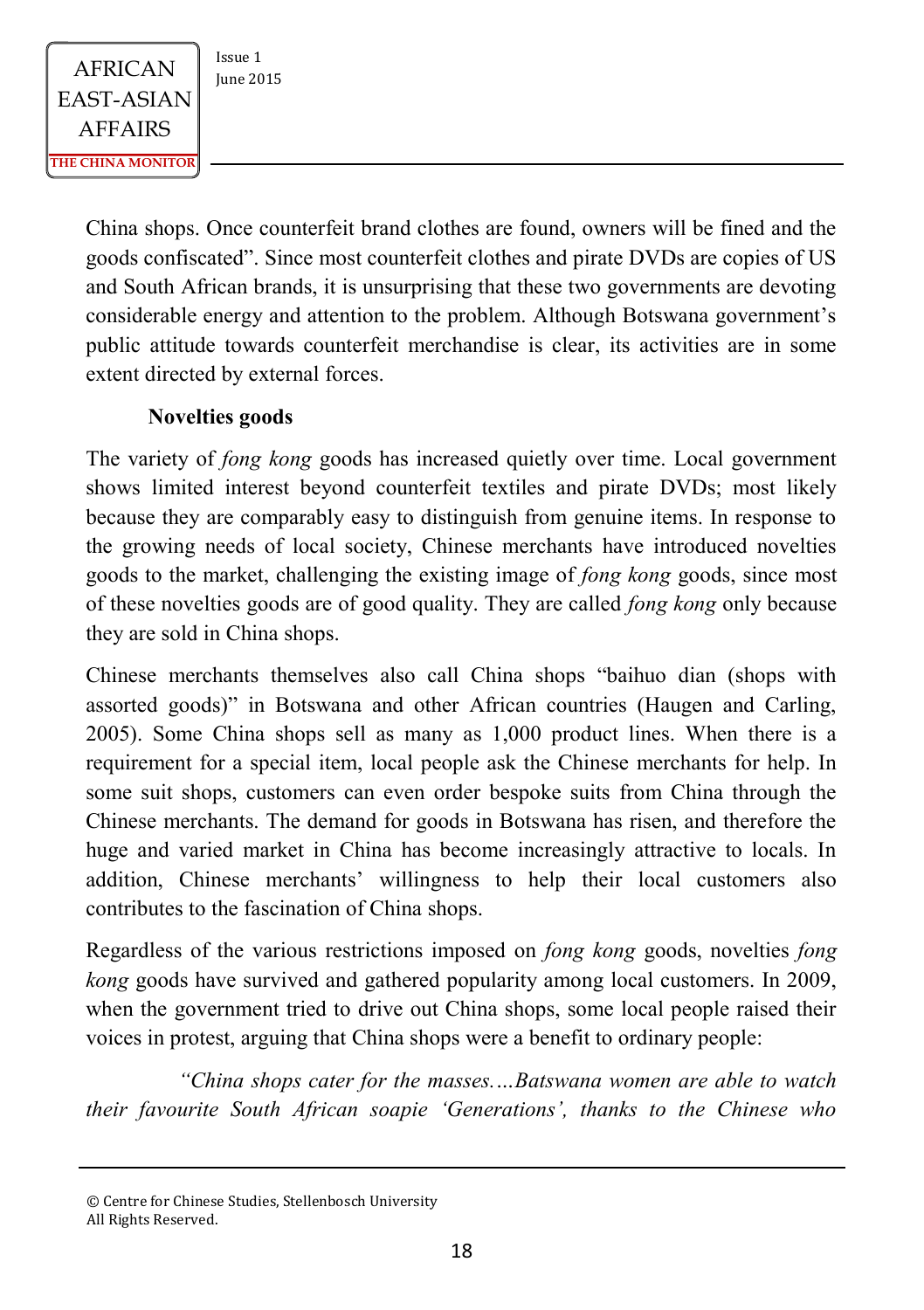*provide the Philibao<sup>6</sup> decoders, which 'unblock' SABC (South African Broadcasting Corporation) channels".* (Anonymous, 2010)

*Fong kong* goods, therefore, counter the rights of the SABC, as people are supposed to pay several hundred Pula every month for the service. However, local government did not take this threat as seriously as fake branded shoes. Some Chinese merchants were warned about the practice by the government; however, it was too difficult for them to refuse their customers who were optimistic.

Besides the needs of locals, novelty *fong kong* goods stimulated creativity and cultural awareness of Chinese merchants. In 2012, Chinese pioneers made baseball caps with the Botswana flag printed on them, and football T-shirts for the Botswana team, expecting these products would be popular during World Cup, which was to be held in neighbouring South Africa. As anticipated, the goods attracted many local people and even foreigners visiting Botswana. However, when the goods were circulated in the country they were instantly forbidden by local government, which claimed that the Chinese merchants used the logo of Botswana without its permission. The goods were quickly removed from the China shops, but the local street hawkers who had sourced them from the Chinese wholesale market were still selling them. Although the Chinese did not benefit, the cultural awareness and creativity of the Chinese had a huge impact on local society.

In order to make clothes that fit local fashion tastes, the Chinese not only import copies and knockoffs of brands, but also seek out ideas from local fashion shops. According to an owner of a fashion shop, some Chinese merchants observed the clothes and styles in her shop:

*"We travel to Asian countries every year to find uniquely designed clothes that may be popular in Botswana…. Chinese come to spy our clothes. One Chinese lady was caught taking picture of our clothes in the fitting room.…We were told by customers that in China shops there was a dress with the same design of ours but sold at a much lower price with greatly inferior material"*.(BTbo69, 2013)

A Chinese pioneer who sells formal suits and shoes states:

<sup>©</sup> Centre for Chinese Studies, Stellenbosch University All Rights Reserved.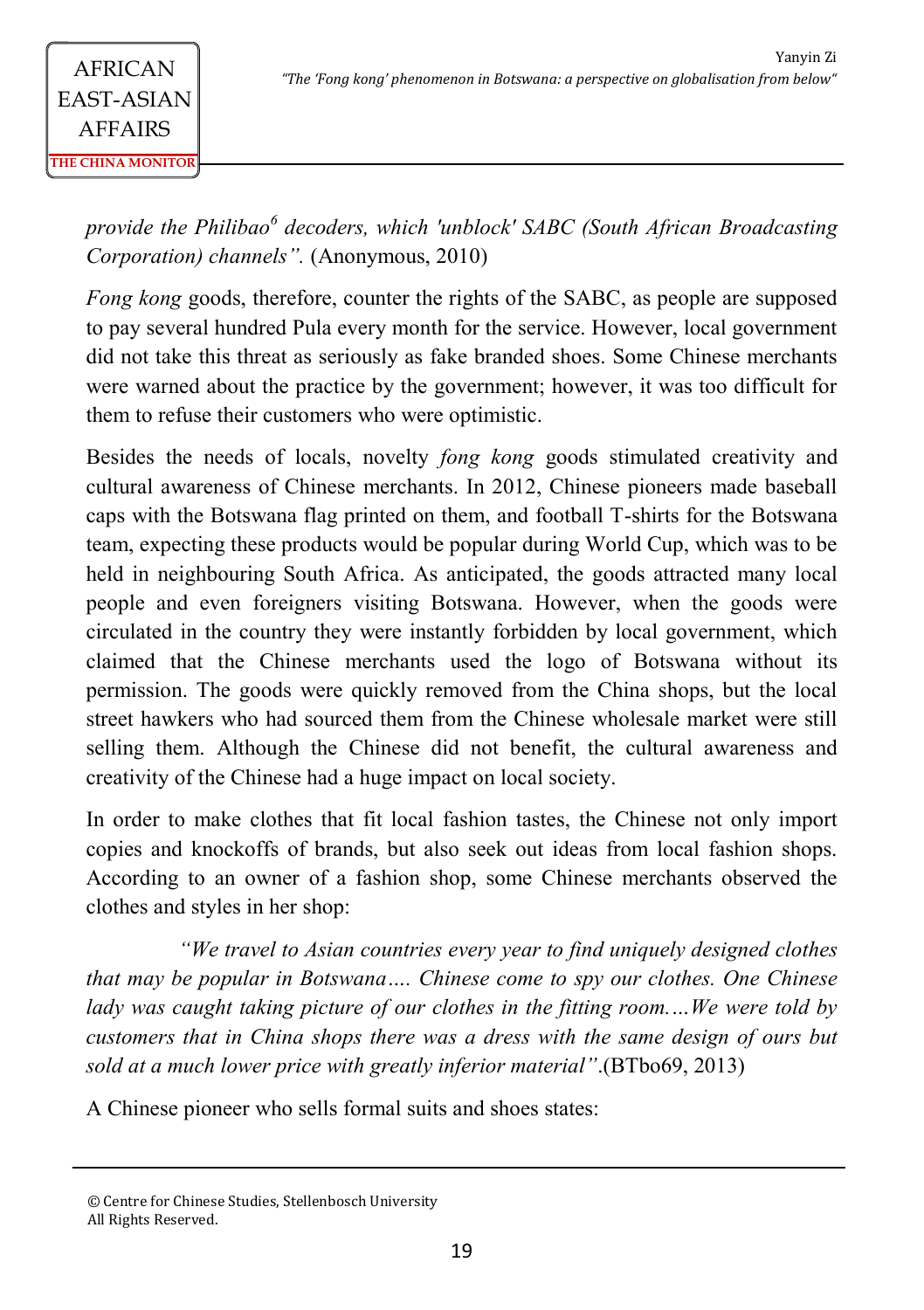> *"I observe what designs local people prefer, and order similar design from factories in China. My goods are of the same standard as those sold in white people's shops (representing good quality) regarding design and quality but at a cheaper price. If they sell the same goods as me, they are like a commercial for me. Since the materials of mine are even better than theirs, I manage to keep regular customers".* (CTco104, 2014)

> That local merchandise is being copied by Chinese merchants does not necessarily mean that China shops are in direct competition with local shops. The richest customers will visit branded shops to buy authentic goods, while medium earners and the poor will buy the products sold in China shops. Sometimes, copied goods can increase the popularity of fashion goods (Lin, 2011). On the other hand, Chinese merchants consider copying local fashions important, proving that they are integrated into the local Botswana marketplace. In addition, by moving from a *fong kong* goods distribution role, to creator of goods they may even have the opportunity to take a leading role in local business.

#### **Discussion**

The arrival of *fong kong* goods has afforded greater choice to local customers and, to some extent, reduced prices in Botswana, which has contributed to improved lifestyles for poor- and medium-level earners. In recent years, despite the limitations of counterfeit goods and the quality improvement of low-quality *fong kong* goods, local media and many local people have continued to criticise the Chinese. McNamee (2012) argues that *fong kong* goods are concocted by African governments and business people attempting to dent the reputation of Chinese traders, because they cannot compete with them. More recently, the political and economic strategy of Botswana has not supported China shops to the same extent as previously, since the government of Botswana has attempted to promote the growth of a vibrant and globally competitive private sector. Consequently, the anticounterfeiting activities of local government are expected to reduce made-in-China goods and to the control proliferation of China shops. However, although the government is attempting to limit the push-power of *fong kong* goods, the pull of

<sup>©</sup> Centre for Chinese Studies, Stellenbosch University All Rights Reserved.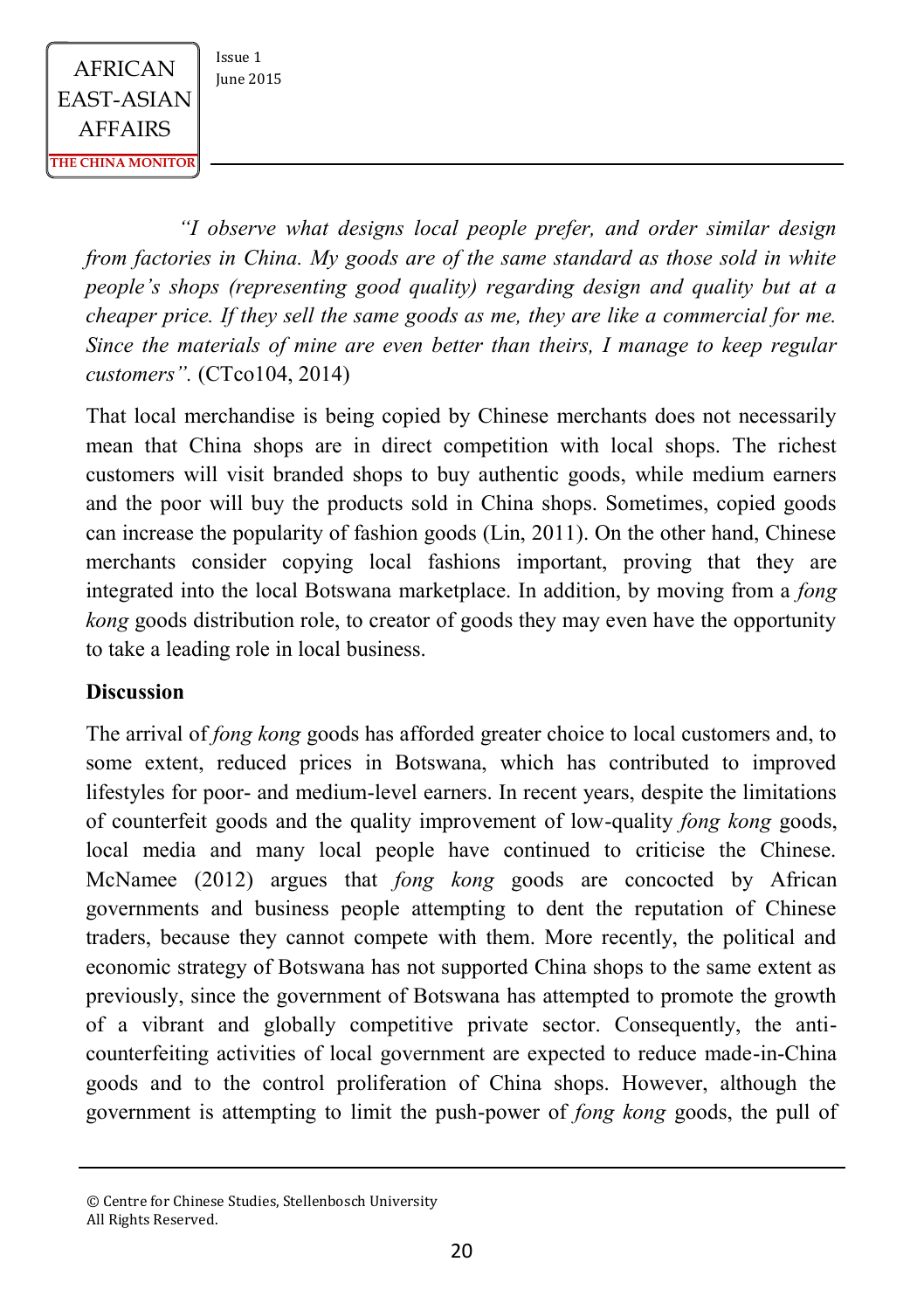local needs cannot be controlled as easily as targeting local needs, since Chinese merchants import a huge variety of *fong kong* goods to maintain their businesses. Despite negative social influences, *fong kong* goods can be regarded as popular on a transient basis, whereas the local textile industry and its entrepreneurs are likely to mature.

At the state level, the fate of *fong kong* goods varies depending on the local economic status and local business strategies. Botswana's economy has benefitted from its diamond trade; however, as a land-locked country, it remains reliant on South Africa, despite its independence. Achieving a diplomatic relationship with China strengthened the negotiating power of Botswana, and gave the country a greater choice of imports. In the 1990s, low-quality *fong kong* goods with cheap prices were helpful to local people. However, because of economic development, *fong kong* goods have been derided by Batswanas, and China shops are considered a threat, especially following the issue of the Economic Diversification Drive (EDD). In this political and economic environment, *fong kong* goods, as well as the management of China shops, have been targeted by government inspections. Simultaneously, local media has played a crucial role in circulating information about governmental activities concerning Chinese businesses and projects, and has contributed to a more negative image of China.

*Fong kong* goods, especially counterfeits, raise legal and moral issues. However, the boundary between legal and illegal can be vague, depending on one's perspective. Mathews and Vega (2012:9) argue that it is fair to say that legality is nothing more than something designated as such by the agents of globalisation from above (in ither words customs and copyright offices). Making copies of brands is a morally ambiguous activity, particularly when both buyer and seller are aware that an item is a fake. In Botswana, the streams of "globalisation from above" and "globalisation from below" conflict at both the social and individual level. Local society propounds, and the media are broadcasting, a forecast of "high technology" and a "gorgeous life style". On the other hand, issues such as poverty eradication, currency devaluation, and growing youth unemployment need to be addressed domestically. At the individual level, on a monthly income that can barely feed a family, some

<sup>©</sup> Centre for Chinese Studies, Stellenbosch University All Rights Reserved.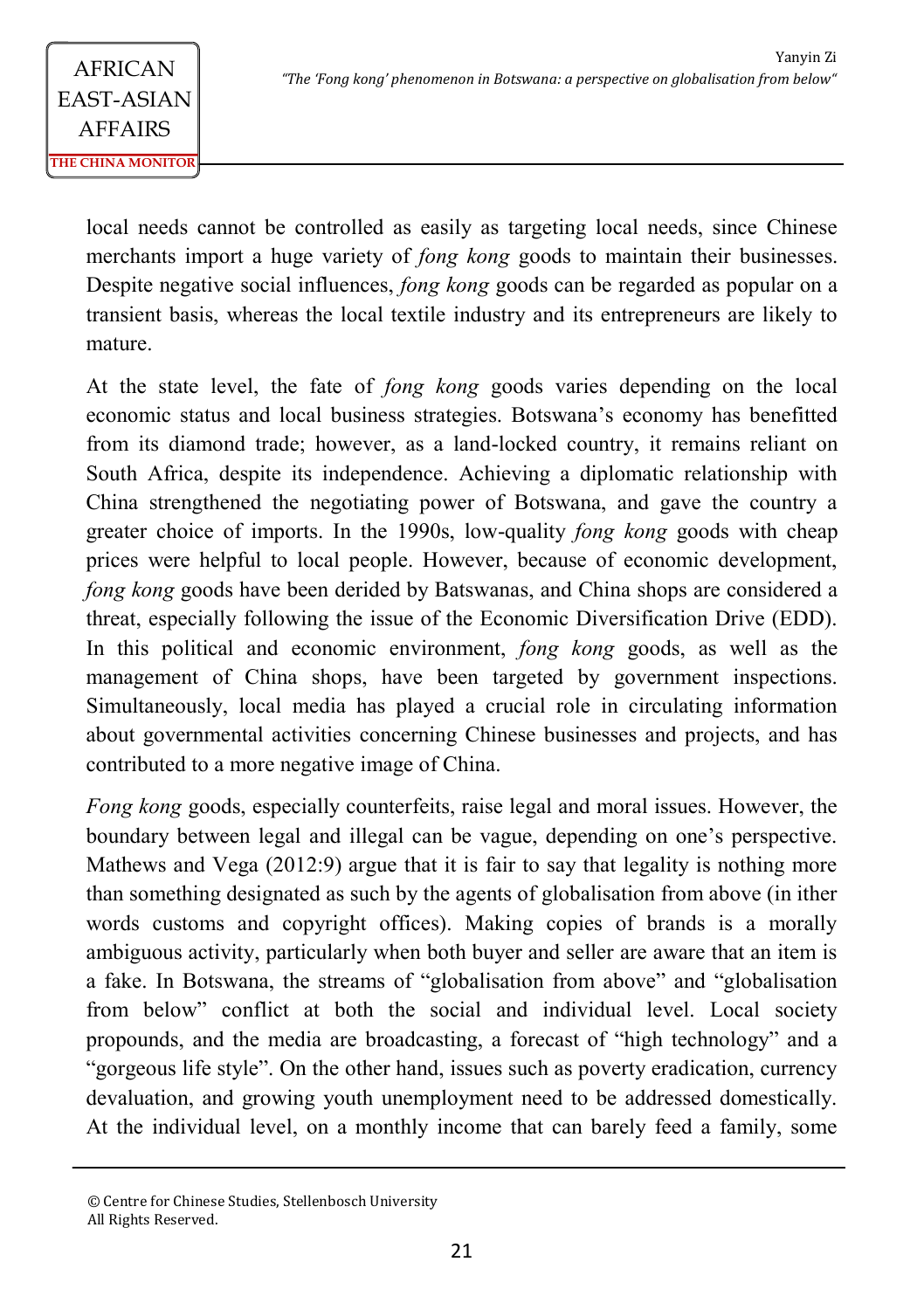people expect to enjoy meals at the Hilton and drive Mercedes Benz cars or Land Rovers. These aspirations, to some extent, increase people's appetites, and create a market, for *fong kong* goods. Therefore, as Mathews and Vega (2012:9-10) emphasise, morality needs to be debated beyond the perspective of globalisation from above alone. *Fong kong* goods can be beneficial, in that they provide the poor of the world with a taste of the goods bought by the rich, and enable hundreds of millions of people across the globe to make a living. Lin (2011:70) concludes:

*Counterfeiters are not simply imitating high society; they have become producers of meaning and cultural innovators. We might observe that in some way human culture has always been characterised by an endless series of imitations*.

However, perhaps one day, Chinese merchants may source Panda cell phones from Botswana manufacturers.

This research has contributed to an understanding of nature and people's experiences of *fong kong* goods in Botswana, enabling a comprehension of local views concerning *fong kong* goods and their social influence. On the other hand, it challenges existing research concerning "globalisation from below" by applying the theory in an African context, where people are struggling to resolve the gap between "globalisation from above" and "globalisation from below". *Fong kong* goods, despite their negative image, have helped low-income people in Africa to sample the benefits of "globalisation from above", while also creating a more egalitarian society in Botswana.

### **Endnotes**

- 1. (Available: http://www.afdb.org/en/countries/southern-africa/botswana/ botswana-economic-outlook/)
- 2. Both the local population and the Chinese merchants currently operating in Botswana employ the term "China shop." Approximately 99 per cent of China shops in Botswana are Chinese owned and generally sell goods made in China to African customers.

<sup>©</sup> Centre for Chinese Studies, Stellenbosch University All Rights Reserved.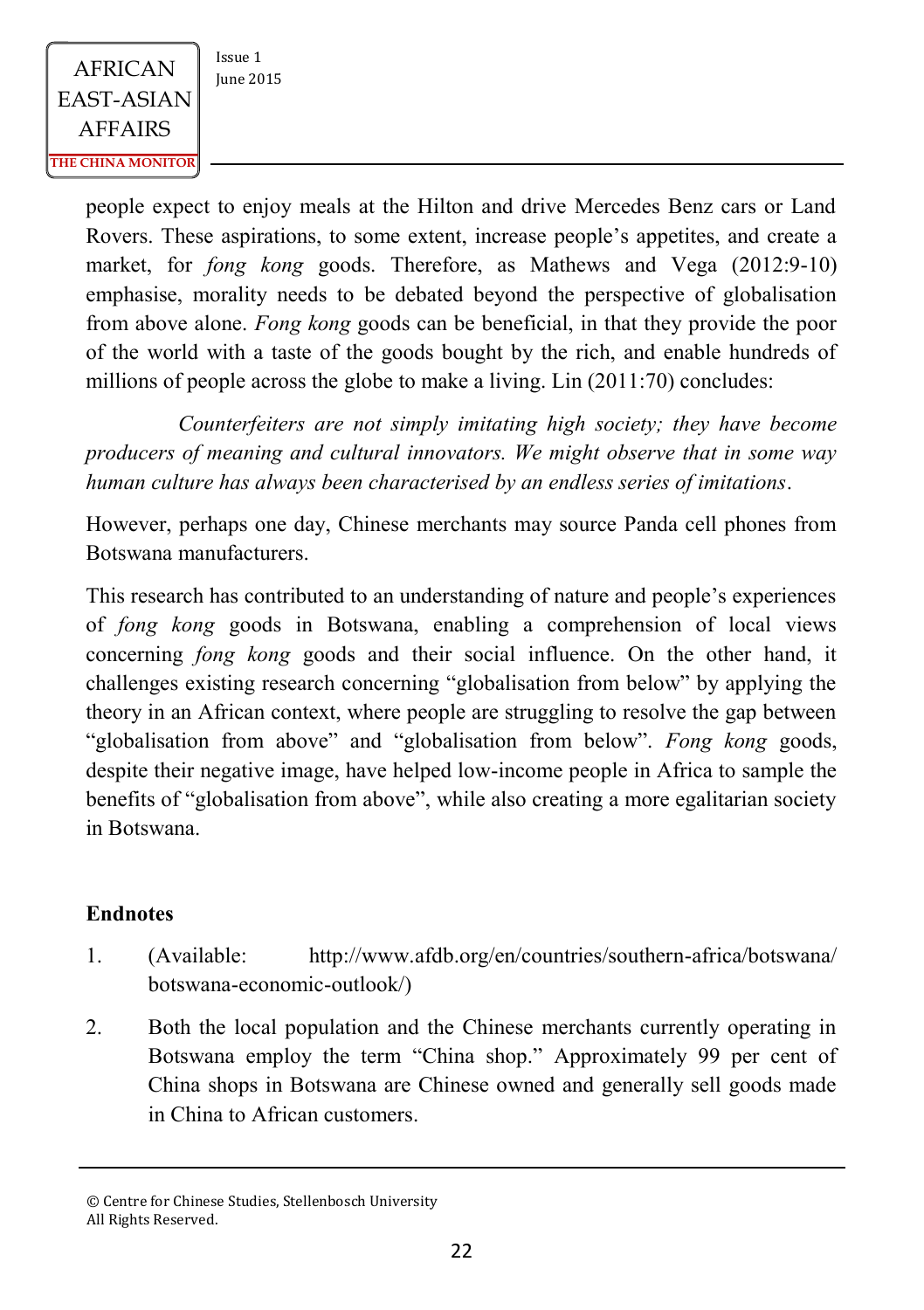- 3. Clothes from wholesale markets in South Africa are also resourced from China. However, the Chinese merchants in South Africa make special orders that fit to the size and fashion taste of South Africans from China; while Chinese merchants in Botswana only bring clothes that were made for Chinese from China.
- 4. There are two *Oriental Plaza*s in Botswana: one in Gaborone, the other in Francistown.
- 5. The idea that modern industrial production has moved away from mass production in huge factories, as pioneered by Henry Ford, towards specialised markets based on small flexible manufacturing units.
- 6. Brand name

## **Bibliography**

- Bodomo, A. 2014. The African traveller and the Chinese customs official: Ethnic Minority Profiling in Border Check Points in Hong Kong and China? *Journal of African American Studies*. New York: Springer Science and Business Media.
- Bodomo, A. 2013. The Globalization of Investment: Chinese Companies in Africa, *Modern Ghana* [Online]. Available: http://www.modernghana.com/ news/444094/1/the-globalization-of-investment-chinese-companies-.html [2015, June 29].
- Bodomo, A. 2013. African Diaspora Remittances are Better than Foreign Aid Funds. *World Economics*, 14(4):21-28.
- Bodomo, A. 2012. *Africans in China: A Sociocultural Study and Its Implications for Africa-China Relations.* Amherst, New York: Cambria Press.
- Bodomo, A. 2010. The African trading community in Guangzhou: an Emerging Bridge for Africa-China relations. *China Quarterly*, 203:693–707.

Bodomo, A. 2009. Africa-China relations: Symmetry, Soft Power, and South Africa.

<sup>©</sup> Centre for Chinese Studies, Stellenbosch University All Rights Reserved.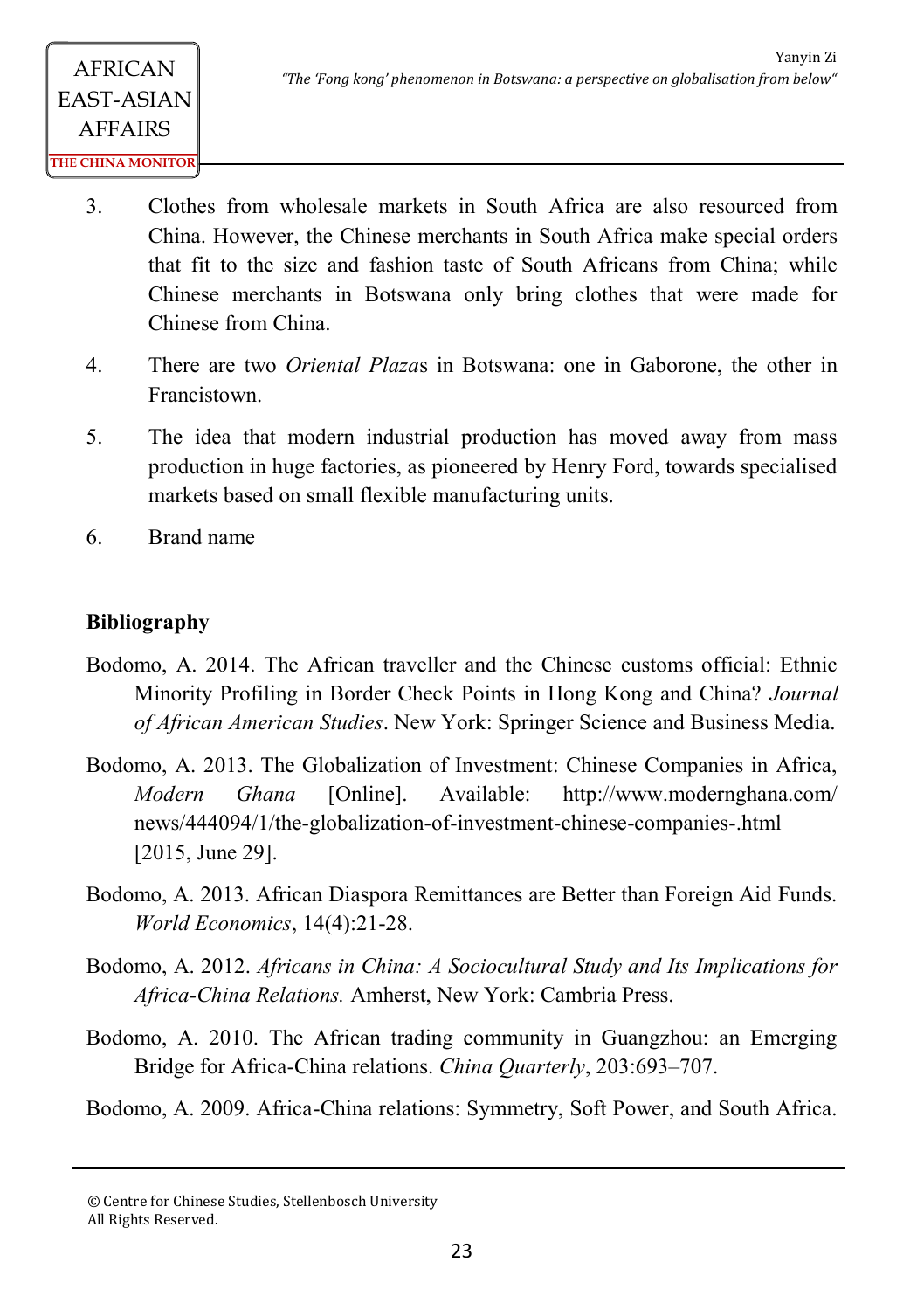*The China Review: An Interdisciplinary Journal on Greater China*, 9(2):169- 178.

- Bodomo, A., and Ma, G. 2012. We Are What We Eat: Food in the Process of Community Formation and Identity Shaping Among African Traders in Guangzhou and Yiwu. *African Diaspora,* 5(1):1-26.
- Bodomo, A. and Ma, G. 2010. From Guangzhou to Yiwu: Emerging facets of the African Diaspora in China. *International Journal of African Renaissance Studies,* 5(2):283-289.
- Bodomo, A. and Silva, R. 2012. Language Matters: The Role of Linguistic Identity in the Establishment of the Lusophone African Community in Macau. *African Studies*, 71(1):71-90.
- Bork, T., Rafflenbeul, B., Kraas, F., and Li, Z. 2011. Global Change, National Development Goals, Urbanization and International Migration in China: African Migrants in Guangzhou and Foshan, in Kraas, F., Aggarwal, S., Coy, M.,and Mertins, G. (eds.). *Megacities: Our Global Urban Future*. Dordrecht; New York; London: Springer.
- Bredeloup, S. 2012. African Trading Posts in Guangzhou: Emergent or Recurrent Commercial Form? *African Diaspora,* 5(1):27–50.
- Castillo, R. 2014. Feeling At Home in the "Chocolate City": An Exploration of Place -Making Practices and Structures of Belonging Amongst Africans in Guangzhou. *Inter-Asia Cultural Studies,* 15(2):1-23.
- Cissé, D. 2013. South-South Migration and Sino-African Small Traders: A Comparative Study of Chinese in Senegal and Africans in China. *African Review of Economics and Finance,* 5(1):17-30.
- Edozie, R. 2012. The Sixth Zone: The African Diaspora and the African Union's Global Era Pan Africanist, *Journal of African American Studies*, 16(2):268- 299.
- Hall, B., Chen, W., Latkin, C., Ling, L., and Tucker, J. 2014. Africans in South

<sup>©</sup> Centre for Chinese Studies, Stellenbosch University All Rights Reserved.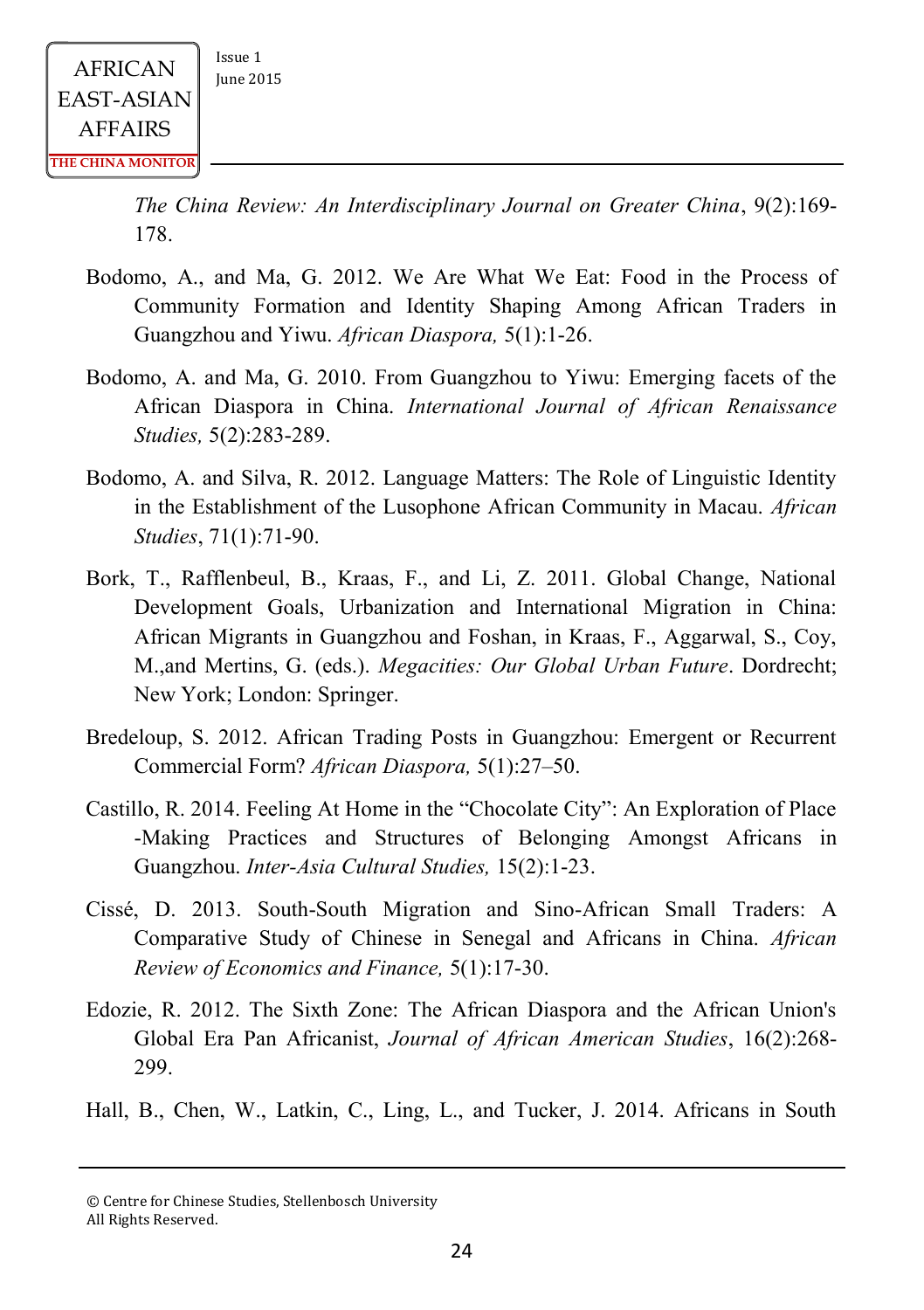China Face Social and Health Barriers. *The Lancet*, 283(9925):1291–1292.

- Han, H. 2013. Individual Grassroots Multilingualism in Africa Town in Guangzhou: The Role of States in Globalization. *International Multilingual Research Journal,* 7(1):83-97.
- Haugen, H. 2013. African Pentecostal Migrants in China: Marginalization and the Alternative Geography of a Mission Theology. *African Studies Review*, 56 (1):81-102.
- Haugen, H. 2012. Nigerians in China: A Second State of Immobility. *International Migration,* 50(2):65-80.
- Haugen, H. 2011. Chinese Exports to Africa: Competition, Complementarity and Co -operation between Micro-Level Actors. *Forum for Development Studies,* 38 (2):157-176.
- King, K. 2013. *China Aid and Soft Power in Africa: The Case of Education and Training*. Suffolk: James Currey.
- Lan, S. 2014. State Regulation of Undocumented African Migrants in China: A Multi-Scalar Analysis. *Journal of Asian and African Studies,* 5:1-16
- Li, Z., Ma, L., and Xue, D. 2009. An African enclave in China: The Making of a New Transnational Urban Space. *Eurasian Geography and Economics,* 50 (6):699–719.
- Li, Z., Lyons, M., and Brown, A. 2012. China's 'Chocolate City': An Ethnic Enclave in a Changing Landscape. *African Diaspora,* 5(1):51–72.
- Lyons, M., Brown, A., and Li, Z. 2013. The China-Africa Value Chain: Can Africa's Small-Scale Entrepreneurs Engage Successfully in Global Trade? *African Studies Review,* 56(3):77-100.
- Lyons, M., Brown, A., and Li, Z. 2012. In the Dragon's Den: African traders in Guangzhou. *Journal of Ethnic and Migration Studies,* 38(5):869-888.

Lyons, M., Brown, A., and Li, Z. 2008. The 'Third Tier' of Globalization: African

<sup>©</sup> Centre for Chinese Studies, Stellenbosch University All Rights Reserved.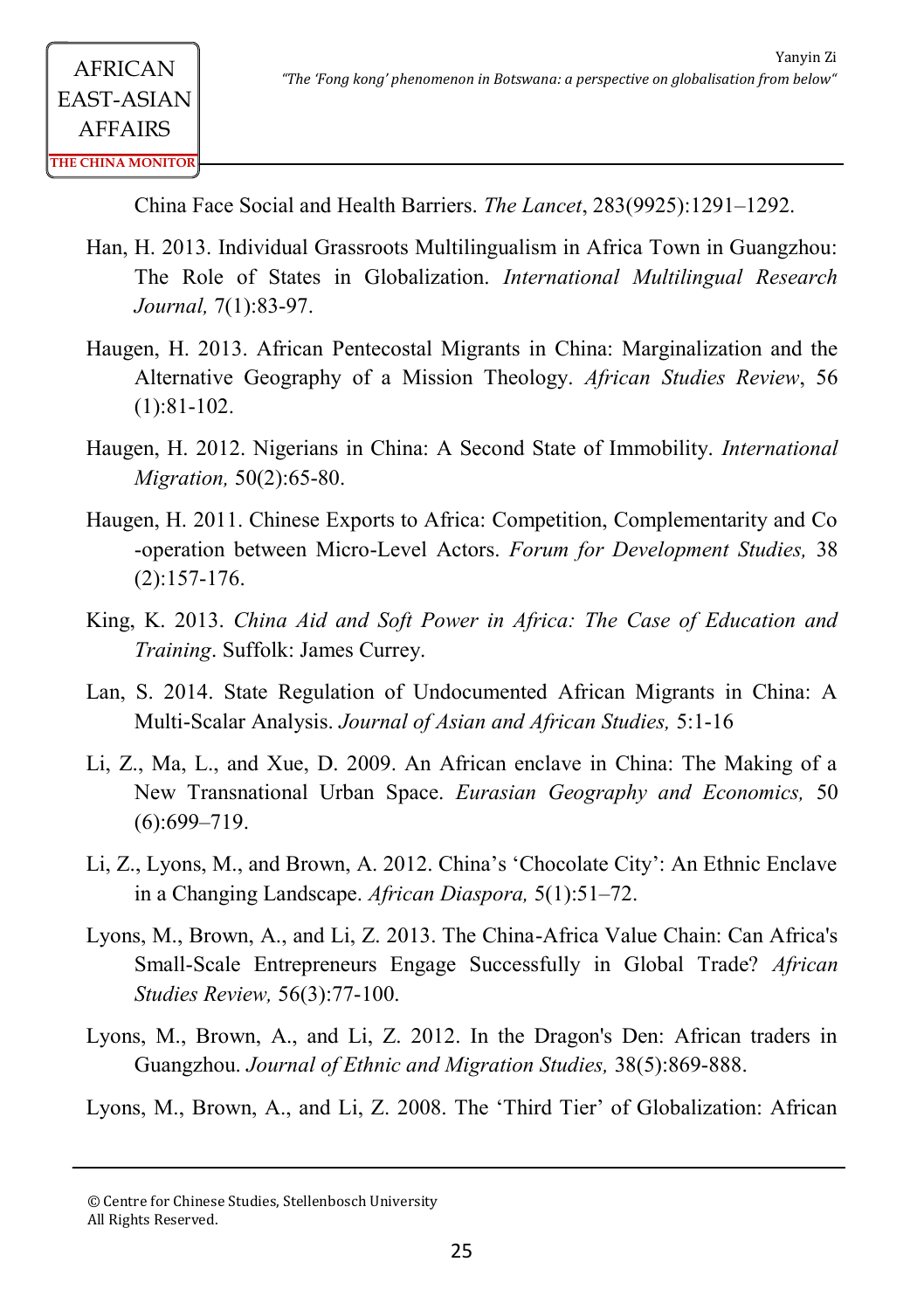traders in Guangzhou. *City*, 12(2):196-206.

- McLaughlin, M. M,, Lee, M. C., Hall, B. J., Bulterys, M., Ling, L., and Tucker, J., D. 2014. Improving Health Services for African Migrants in China: A Health Diplomacy Perspective. *Global Public Health*, 9(5):579-89.
- Mathews, G. and Yang, Y. 2012. How Africans Pursue Low-End Globalization in Hong Kong and Mainland China. *Journal of Current Chinese Affairs,* 41(2):95- 120.
- Mohan, G. and Lampert, B. 2013. Negotiating China: Reinserting African Agency into Africa-China relations. *African Affairs,* 112(446):92 - 110.
- Nye, J. 2004. *Soft Power: The Means to Success in World Politics*. New York: Public Affairs.
- Nye, J. 1990b. Soft Power. *Foreign Policy*, 80:153–171.
- Nye, J. 1990a. *Bound to Lead: The Changing Nature of American Power*. New York: Basic Books.
- Park, Y. 2008*. A Matter of Honour: Being Chinese in South Africa*. Lanham: Lexington Books/Rowman and Littlefield Publishers.
- Pieke, F. N. 2012. Immigrant China. *Modern China,* 38(1):40-77.
- Sautman, B. and Hairong, Y. 2014. Bashing 'The Chinese': Contextualizing Zambia's Collum Coal Mine Shooting. *Journal of Contemporary China*, 23 (90):1073-1092.
- Wyatt, Don J. 2010. *The Blacks of Premodern China*. Philadelphia: University of Pennsylvania Press.
- Yang, Y. 2013. African Traders in Guangzhou, in Mathews, G., Ribeiro, G. L., and Vega, C. A. (eds.). *Globalization from Below: The World's Other Economy*. London, New York: Routledge.
- Vertovec, S. 1997. Three Meanings of 'Diaspora,' Exemplified Among South Asian Religions. *Diaspora*, 6(3):277-299.

<sup>©</sup> Centre for Chinese Studies, Stellenbosch University All Rights Reserved.